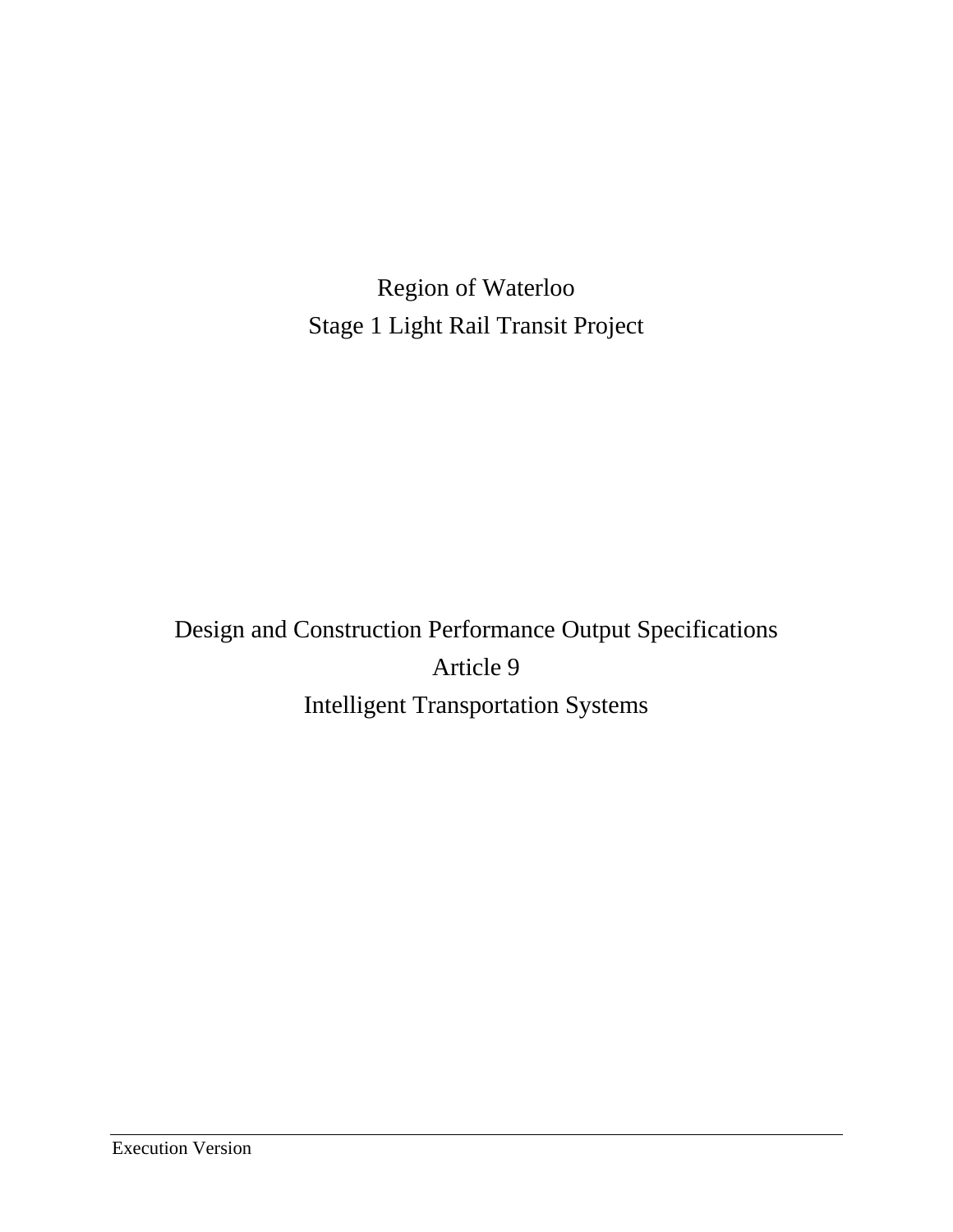# **Table of Contents**

| 9.1  |  |
|------|--|
| 9.2  |  |
| 9.3  |  |
| 9.4  |  |
| 9.5  |  |
| 9.6  |  |
| 9.7  |  |
| 9.8  |  |
| 9.9  |  |
| 9.10 |  |
| 9.11 |  |
| 9.12 |  |
| 9.13 |  |
| 9.14 |  |
| 9.15 |  |
|      |  |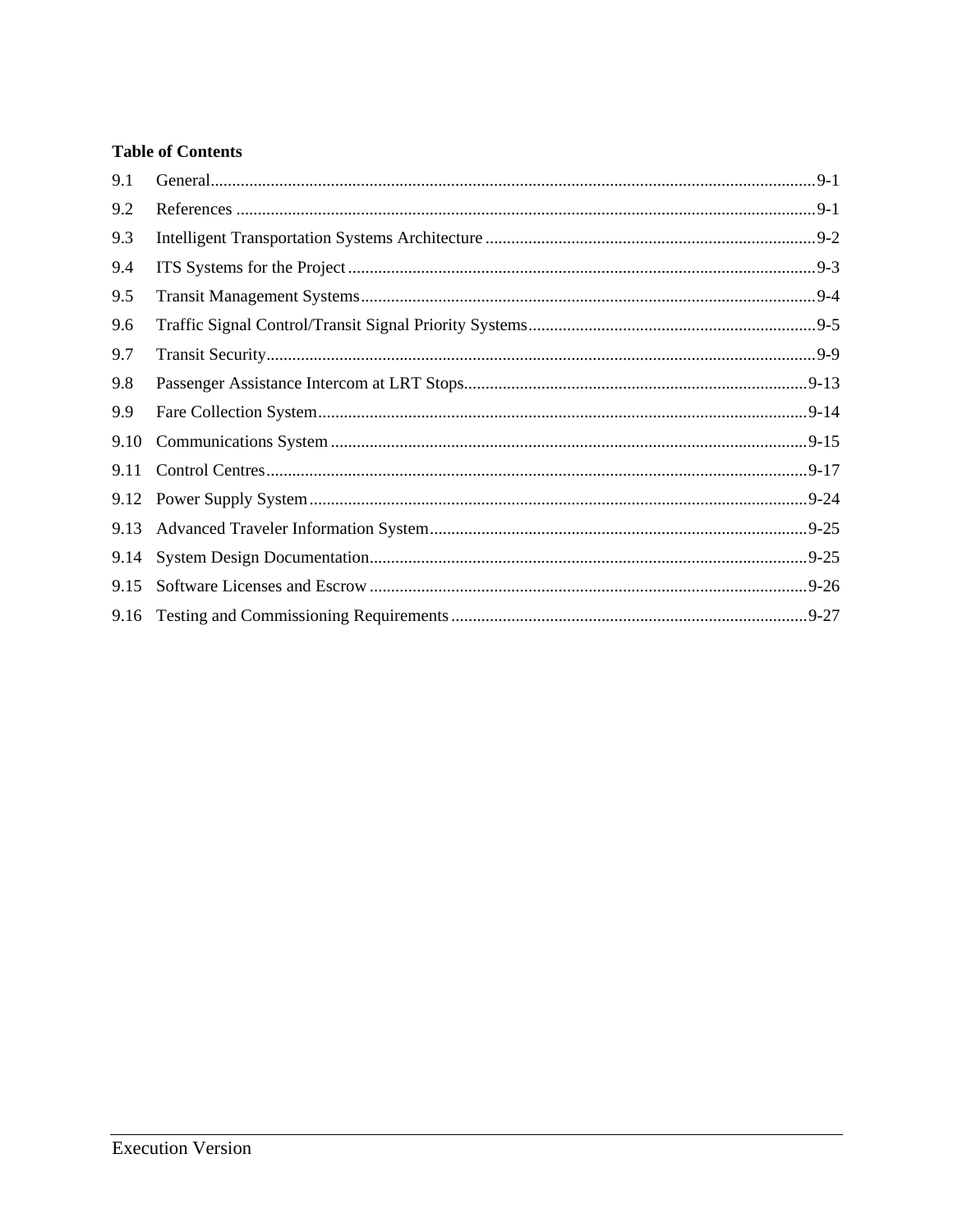# **ARTICLE 9 INTELLIGENT TRANSPORTATION SYSTEMS**

# **9.1 General**

- (a) The purpose of this Article is to provide design guidelines for Intelligent Transportation Systems to be provided for the Project. Project Co's solution to Intelligent Transportation Systems shall expand on these guidelines. Project Co shall prepare a Basis of Design Report – Intelligent Transportation Systems (ITS) with ITS equipment specifications and concept level drawings and block diagrams, which explain Project Co's approach to ITS design work in greater detail and in a site specific manner. The presentation of specific ITS design requirements within this Article must not be construed to limit or modify in any way Project Co's responsibility to provide a holistic, comprehensive, and fully functional solutions to all ITS configurations. The Basis of Design Report – Intelligent Transportation Systems (ITS) shall address every aspect of the ITS design requirements cited in this Article. The rationale for all deviations or variances from any requirement cited in this Article must be fully described in the Basis of Design Report – Intelligent Transportation Systems (ITS).
- (b) ITS uses technology and innovative solutions to provide a safe and efficient surface transportation network for travelers, transit operators and emergency personnel.
- (c) The Waterloo Stage 1 LRT Project will utilize ITS solutions to monitor and manage the LRT corridor and Light Rail Vehicles (LRV), and provide additional services to passengers making their trips more reliable, convenient, and secure. In addition, the traffic network surrounding the LRT corridor will be managed with respect to the traffic signal operations at intersections.
- (d) The ITS solutions for the LRT system will be integrated with existing and planned Region ITS systems to provide a seamless operation.

# **9.2 References**

- (a) The following list of standards, specifications and guidelines shall be referenced during the design and/or construction of the Project as appropriate and relevant. Project Co shall be responsible for ensuring all required designs and construction practices concur with local standards, laws and regulations.
	- (i) MTO Contract Design, Estimating and Documentation Manual
	- (ii) Ontario Provincial Standards
	- (iii) Ontario Electrical Safety Code
	- (iv) Electrical Engineering Manual, MTO
	- (v) Ontario Engineering Manual, MTO
	- (vi) Roadside Safety Manual, MTO
	- (vii) Ontario Traffic Manual
	- (viii) Accessibility for Ontarians with Disabilities Act (AODA)
	- (ix) National Fire Protection Association (NFPA) 731: Standard for the Installation of Electronic Premises Security Systems
	- (x) US Department of Transportation: Transit Security Design Considerations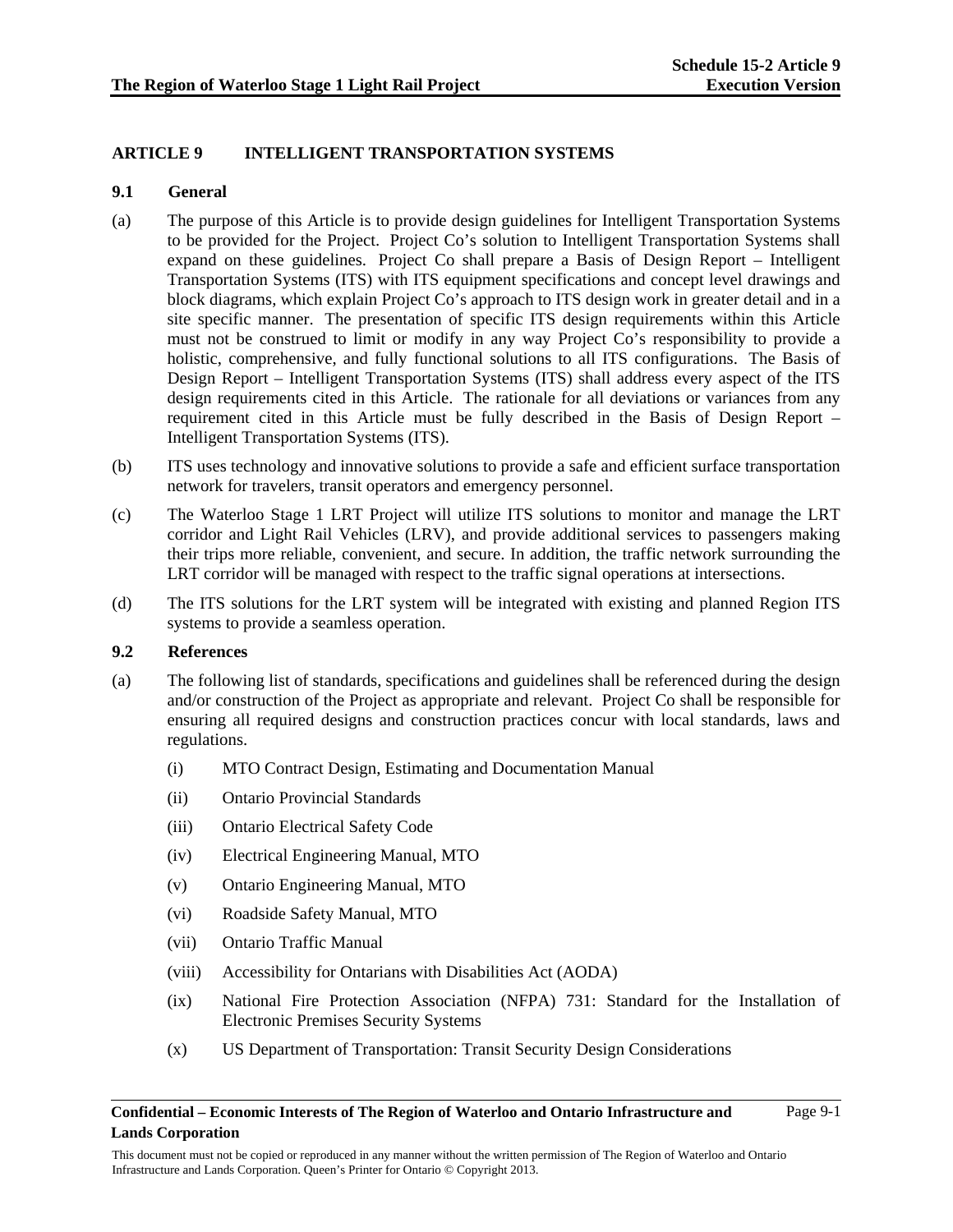- (xi) American Public Transportation Association (APTA): Recommended Practices for Security Infrastructure
- (xii) Region of Waterloo Grand River Transit Fare Collection Strategy and Policy
- (xiii) Region of Waterloo ITS Strategic Plan (2013 in progress)
- (xiv) APTA Technical Recommended Practice for The Selection of Cameras, Digital Recording Systems, Digital High-Speed Networks and Train-lines for Use in New Transit-Related CCTV Systems (APTA IT-RP-001-08)

### **9.3 Intelligent Transportation Systems Architecture**

- (a) The Canadian ITS Architecture is defined by Transport Canada. It is intended to provide a common ground for the planning and designing of ITS. The ITS architecture defines the functions, physical entities, subsystems and the communication links between the systems, which come together to form an integrated transportation system.
- (b) The Canadian ITS Architecture shall be used as the Basis of Design work for the Project. Exhibit 9.3-1 shows the anticipated ITS architecture and the interconnects for the Stage 1 LRT Project. It represents a high level physical architecture that relates Travellers, Centres, Vehicles, and Wayside.



# **Exhibit 9.3-1 Project ITS Architecture**

(c) The ITS system shall follow the Systems Engineering Process. The International Council on Systems Engineering (INCOSE) defines Systems Engineering as "an interdisciplinary approach and means to enable the realization of successful systems." Customer needs and functional requirements shall be identified early in the development cycle with documentation, and then proceeds with design synthesis and system validation while considering the complete problem. A structured development process is formed for all involved disciplines to work together as a team to deliver a system or project from concept to production to operation. The system engineering

### **Confidential – Economic Interests of The Region of Waterloo and Ontario Infrastructure and Lands Corporation**

This document must not be copied or reproduced in any manner without the written permission of The Region of Waterloo and Ontario Infrastructure and Lands Corporation. Queen's Printer for Ontario © Copyright 2013.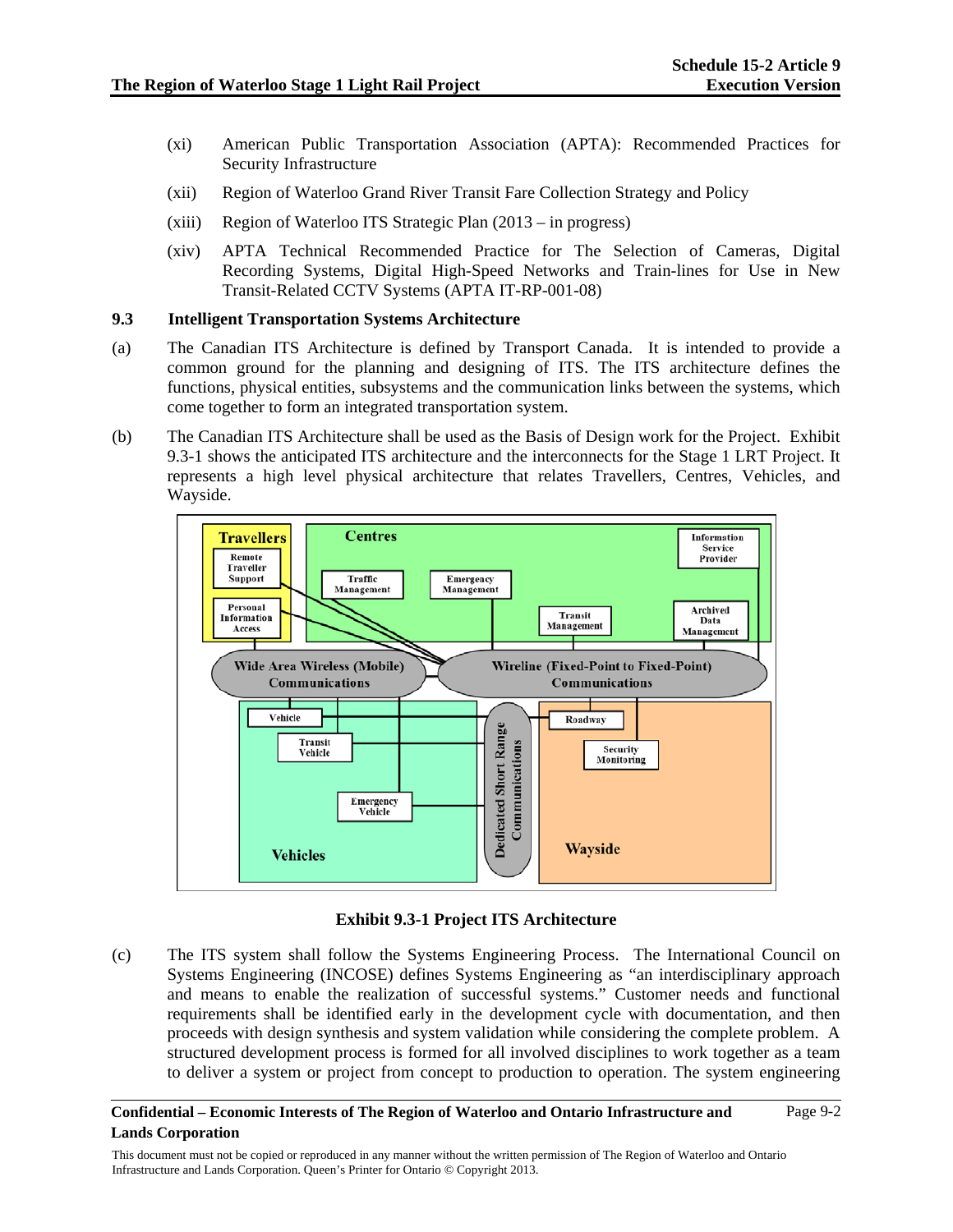process shall consider both the business and technical needs of all customers with the goal of providing a quality product that meets the user needs.

In general, systems engineering is a systematic process that includes reviews and decision points intended to provide visibility into the process and encourages stakeholder involvement. The "V" model, as shown in Exhibit 9.3-2, has been widely adopted as the standard representation for system engineering process and the design of ITS system shall follow this approach. This process is driven by design requirements and testing, and all design elements and testing shall be traceable to the requirements themselves. This process ensures that everything necessary for the design/system is successfully accomplished and shall prove to be cost effective.



**Exhibit 9.3-2 "V" Model for Systems Engineering Process**

# **9.4 ITS Systems for the Project**

- (a) The Project ITS design shall include the following systems:
	- (i) Transit Management Systems
	- (ii) Traffic Signal Control/Transit Signal Priority (TSP) Systems
	- (iii) Transit Security
	- (iv) Passenger Assistance Intercom
	- (v) Fare Collection
	- (vi) Communication Systems (see Schedule 15-2 Article 10 for additional information)
	- (vii) Control Centres
	- (vii) Power Supply System
	- (ix) Advanced Traveller Information System (ATIS)
- (b) Unless otherwise indicated, Project Co shall be responsible for the design, supply, installation, commissioning, operation and maintenance of a fully functional ITS system as outlined in this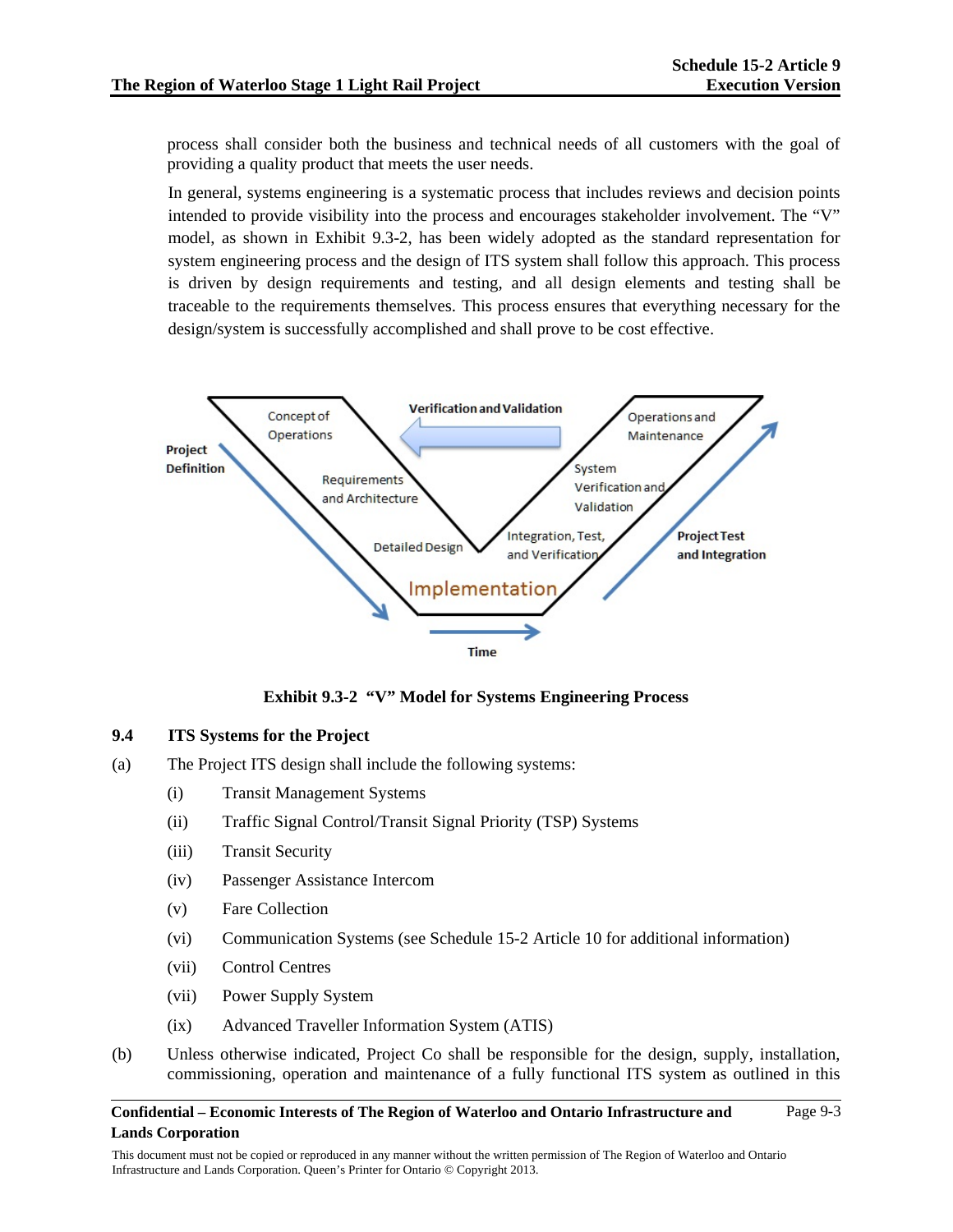Article. Project Co shall be responsible for the supply of all equipment, software licenses, permits, and the initial system configuration and data to enable the operation of the ITS system upon revenue service.

- (c) All ITS systems must comply with AODA standards and regulations.
- (d) On-board ITS systems mentioned in this Article may require integration into, or interface with, the LRT vehicle systems and close co-ordination with the Region's Light Rail Vehicle (LRV) supplier will be required to successfully implement such systems.

### **9.5 Transit Management Systems**

- (a) The main purpose of the LRT Transit Management System (TMS) is to provide operators with visibility and control over the fleet, and provide drivers, passengers, and other systems with vehicle and scheduling information. A typical TMS system consists of subsystems which track vehicle location, inform passengers, manage and control on-board components, and collect passenger and vehicle data.
- (b) The on-board Transit Management Systems, unless indicated otherwise in the Articles, will be provisioned with the vehicle to be provided to Project Co for revenue service. For details regarding the systems included and their functionality, please refer to the light rail vehicle performance specifications in Schedule 15-2 Article 5. The following TMS subsystems will be included in the LRV:
	- (i) Passenger Information Systems Consisting of Variable Message Sign (VMS) displays and a public address system used for next stop announcements.
	- (ii) Automated Passenger Counting System Counts the number of passengers entering and leaving an LRV for schedule and route planners.
	- (iii) Train-to-Wayside Communications To provide a data communications link between the on-board systems, wayside equipment, and the control centre facility.
- (c) Project Co shall provide an Automatic Vehicle Location system to allow all LRVs to be tracked in real-time at the CCF. This system may be provisioned as a standalone system, or as a function of other systems to be provided by Project Co as part of the Waterloo Stage 1 LRT Project. The system shall be capable of accommodating all additional vehicles envisioned for the LRT fleet without any degradation in vehicle tracking performance.
- (d) The off-board TMS components at the LRT platforms shall be provided by Project Co and shall include variable message signs for passenger information. The displays shall inform passengers of next train arrival times per direction of travel. These displays shall also be used by Control Centre Operators to convey messages and emergency management information.

The following are general requirements:

- (i) VMS displays shall be placed at every LRT platform.
- (ii) VMS displays shall be clearly visible by passengers boarding the vehicle and purchasing tickets
- (iii) Signs shall be weather proof, visible and functional in all harsh weather conditions
- (iv) Provide real-time transit arrival/departure time information, up to the nearest minute
- (v) Allow for user or central system initiated messages to be displayed on the VMS signs.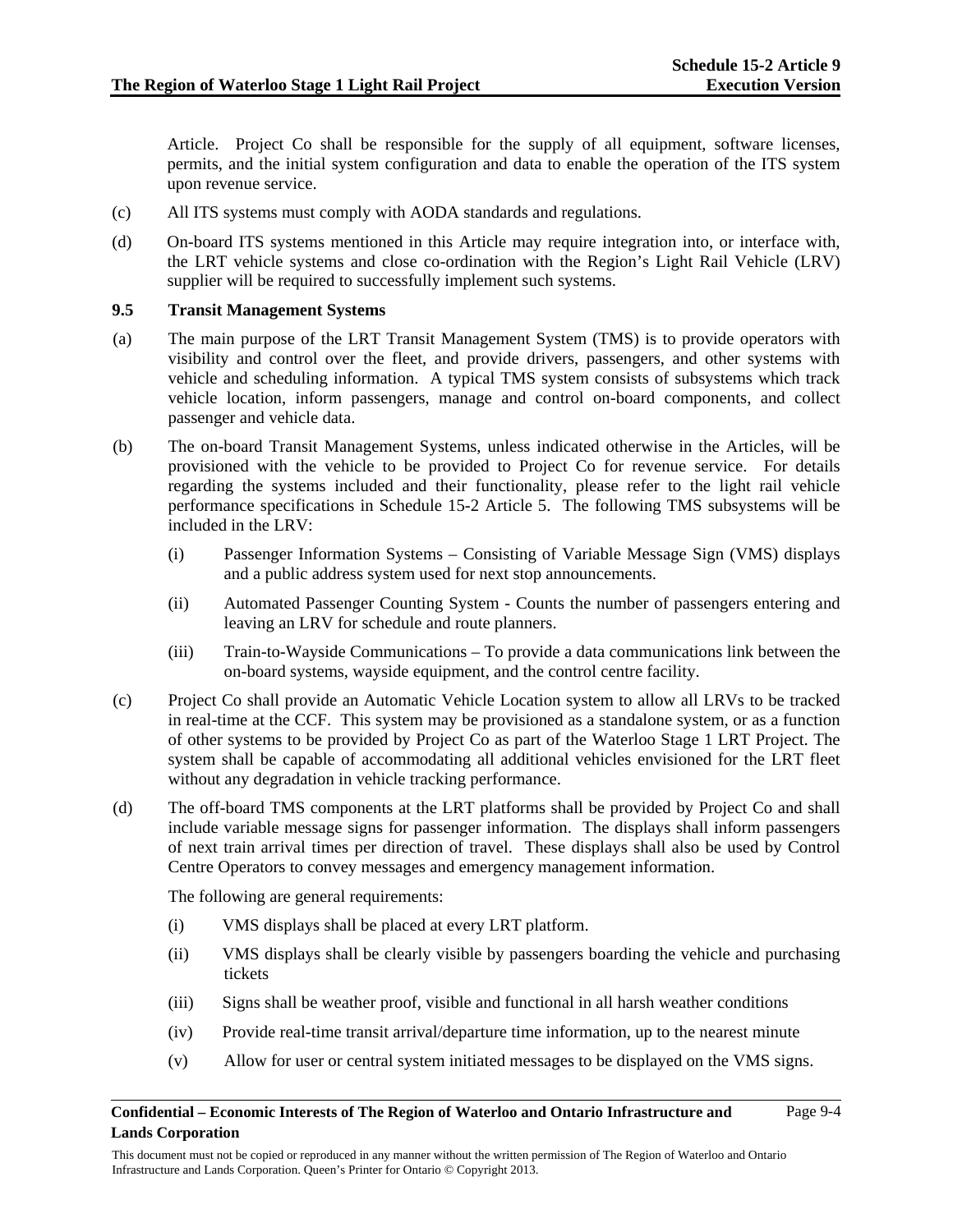For Project Co's information, existing GRT variable message signs at select stops and terminals in the Region are provided through the INIT transit management system. These signs display route and next bus arrival/departure times.

- (e) At all LRT platforms Project Co shall provide power and communications provisions to support the deployment of GRT's digital information displays. Digital displays have been deployed by GRT at select bus terminals to provide departure times for intersecting bus routes, transit service information, and weather information. At each LRT platform Project Co shall provision for:
	- (i) Mounting of a 42" digital display
	- (ii) Connection to 120 volt, 15amp power supply, conduits and cabling
	- (iii) Ethernet based communication cables and conduit terminated at the communications cabinet at the stop

 Digital displays, where required, will be provided by the Region. The design and integration of the digital displays at each stop shall be coordinated with the Region during the design phase.

- (f) System Operations
	- (i) The on-board TMS system will be provided by the vehicle supplier. The off-board TMS subsystems shall be designed and installed by Project Co. Project Co shall operate the entire TMS system. The Project Co's operators shall be located at the Central Control Facility (CCF).
	- (ii) Project Co shall be responsible for a fully functional TMS integrating the on vehicle systems and the control centre systems.
	- (iii) The TMS system and its operational relationship between the CCF and the GRT Control Centre (at the Strasburg facility) is discussed in the Transit Control Centre section of this Article.
	- (iv) Project Co is responsible for the collection, processing (for reporting purposes), and storing of all transit management system related data.

# **9.6 Traffic Signal Control/Transit Signal Priority Systems**

- (a) A traffic signal control system involves the efficient operation of traffic signals in a coordinated manner to meet the traffic demands at intersections along a defined corridor. The traffic signal control system shall provide Transit Signal Priority (TSP) operations suitable for the LRT service with a primary objective of optimizing LRT progression through signalized intersections by applying TSP strategies to signal timings in favour of the LRT operation. The Region is currently standardized upon Econolite ACS/3 traffic signal controllers on street. Econolite controllers are the preferred controllers for the LRT corridor. Signal pre-emption for emergency vehicles within the Region is currently established through an EMTRAC priority management system.
- (b) Functional Requirements:
	- (i) Central Traffic Signal Control System
		- 1. Project Co shall supply, install, test, and commission a centralized traffic signal control system in the Region for the purpose of managing traffic signals, and TSP operations, along the LRT corridor. Project Co may also submit an innovation submission to enhance the Region's existing Fortran T2000/Fastracs system in addition to the base proposal. At a minimum the system provided shall: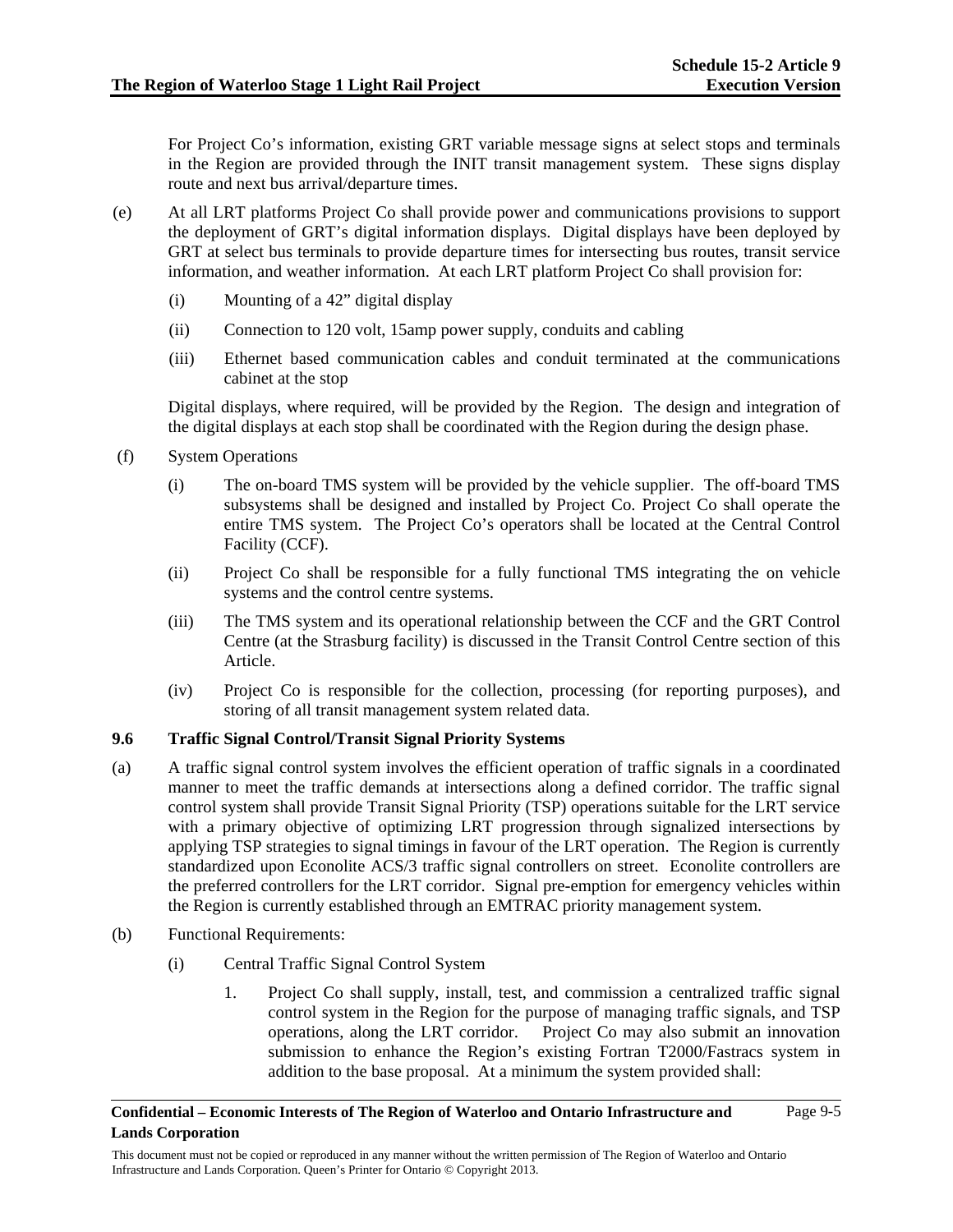- I. Include all system servers, communications equipment, UPS, one IT rack, and wiring for a fully functioning system.
- II. Include two workstations in the control room for system operators.
- III. Be capable of monitoring all signalized intersections along the LRT corridor in real-time.
- IV. Be interconnected to all traffic signal controllers along the LRT corridor via the fibre optic network.
- V. Utilize GPS and Network Time Protocol for time clock synchronization. The Region will specify the preferred method during design.
- VI. Be able to manage fully actuated, semi-actuated, and fixed time traffic signal operations

VII. Be NTCIP compliant

- 2. A centralized traffic signal control system capable of monitoring and managing an advanced network based TSP system is preferred.
- 3. The traffic signal control system shall be operated by the Region. All central system equipment shall be located at the Region of Waterloo Traffic Control Centre located at 150 Frederick Street.
- (ii) Transit Signal Priority (TSP) System
	- 1. Project Co shall provide an advanced network based TSP system. This system shall allow LRVs to be consistently served without significant delay to general traffic at signalized intersections.
	- 2. TSP algorithms and operations may be integrated within the traffic signal controllers located at signalized intersections, or within a centralized management system.
	- 3. TSP requests would be received by traffic signal controllers on the LRT route, or within the central management system, for modeling and preparation of appropriate TSP strategies at approaching and downstream intersections. Downstream traffic signal controllers shall effectively prepare and reallocate green time to the respective phases to allow the LRV to progress through the intersection on a green signal without an unnecessary amount of delay.
	- 4. The key functional objectives of the TSP system are to:
		- I. Maintain the same green time to general traffic phases over a limited number of cycles
		- II. Maintain actuated phases and minimum durations
		- III. Maintain minimum pedestrian walk and clearance times
		- IV. Maintain emergency vehicle and/or train pre-emption calls
		- V. Provide when possible, a green band for LRVs in both directions of travel
	- 5. The advanced network based TSP system shall generally feature a series of upstream detection points for each signalized intersection (i.e. detection at two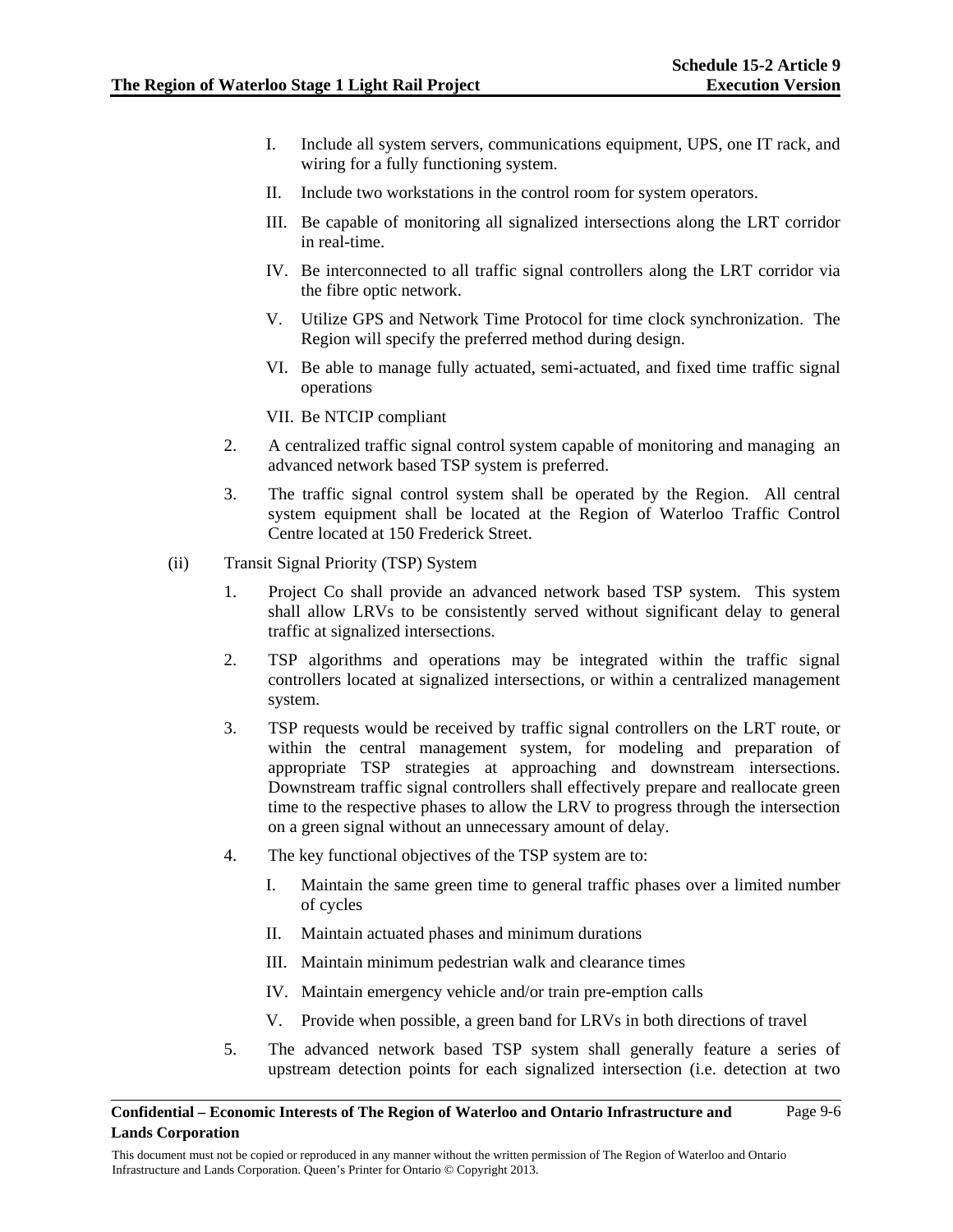intersections upstream and/or at midblock points depending on the proximity of adjacent intersections), and a library of TSP strategies of which the appropriate strategy is selected by an advanced algorithm and applied to the signal timings based on the LRV's progression along the approach. Strategies shall include, but not be limited to, the following:

- I. Green Extension the green signal indication is extended beyond its normal termination point, which provides the opportunity for the transit vehicle to advance through the intersection without having to wait the successive cycle;
- II. Early Phase Activation/Red Truncation the opposing phases are reduced to a minimum duration, providing an early return of the green indication to the transit phase;
- III. Special Transit Phase this strategy includes the introduction of a LRT signal phase which will only be called when a transit vehicle is detected;
- IV. Phase Rotation the sequence of signal phases is rotated to provide TSP. For example, a northbound left turn phase could normally be a lagging phase such that it follows the opposing thru signal phase. A transit vehicle that arrives before the start of the green phase for the thru movement could request priority for the left turn phase. For the phase rotation concept, the left turn phase could be served as a leading phase such that it precedes the opposing thru phase.
- 6. The advanced TSP algorithm shall generally operate as follows:
	- I. The procedure is activated by a LRV arrival at the first transit detection point for a particular signalized intersection. Within corridors where the signalized intersections are spaced close together, the first detection point may be two intersections in advance. The system conducts an identical procedure, as outlined below, at subsequent detection points. Such upstream detection shall provide the LRT location input necessary for the traffic signal control system to better "ready" the signal operation at the subject downstream intersection in an advanced preliminary manner in order to provide a more optimized response once the LRT vehicle enters the subsequent road section.
	- II. For each priority strategy plan within the library, and in consideration of the existing traffic signal timing, the prediction model estimates the transit travel time to the stop line at the designated intersection.
	- III. At locations where the LRV passes through closely spaced signalized intersections, the prediction model may deliver different transit travel times for each priority plan selected at downstream intersections.
	- IV. At a designated detection point along the approach, the priority plan that is expected to best serve the LRV with minimal delay, and with minimal impact to traffic, is implemented by the traffic signal controller.
	- V. Subsequent detection points along the approach after the plan is initiated within the traffic signal timing operation are used to verify the expected progress of the LRV. TSP plans are augmented if absolutely necessary based on the LRV's progress.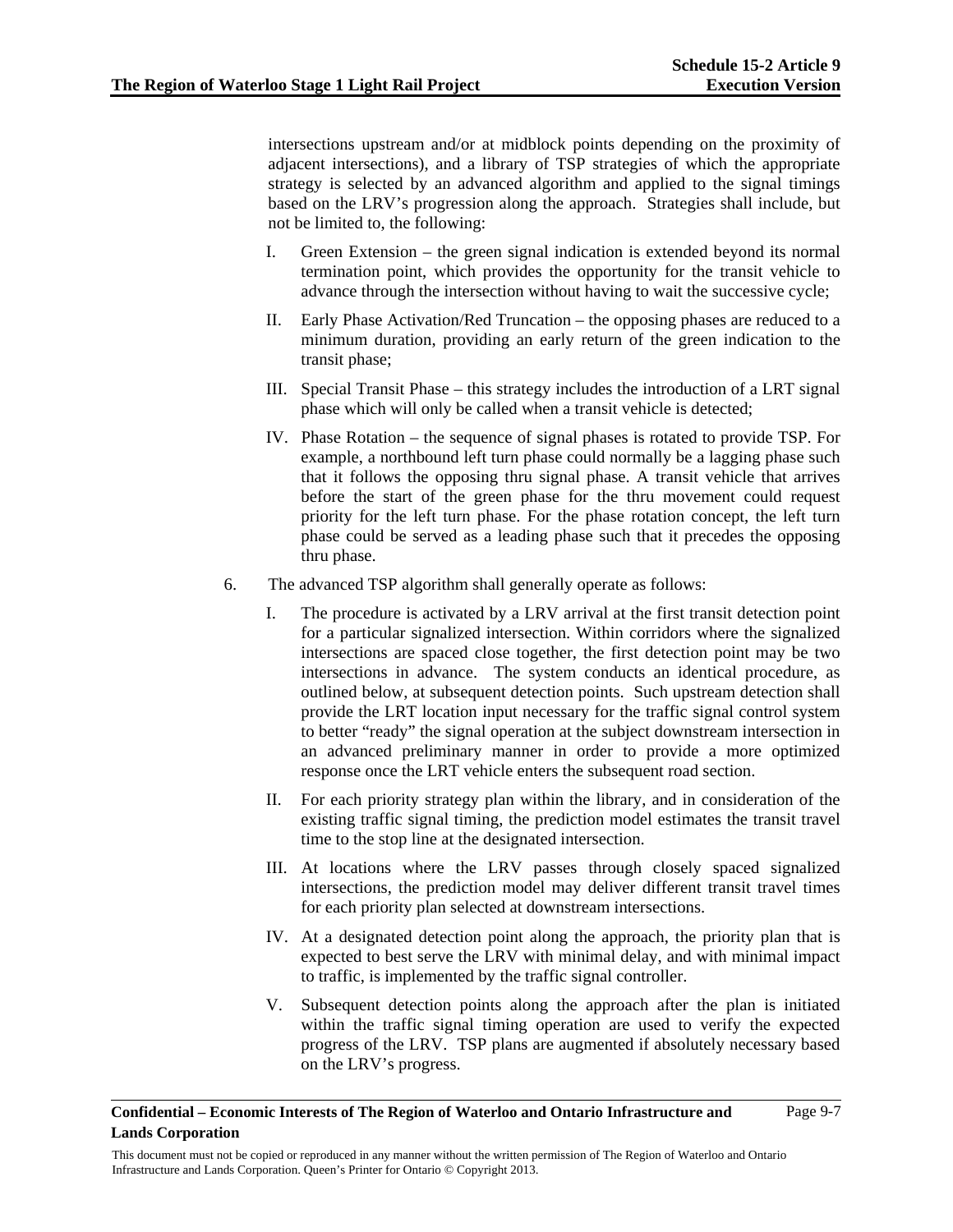Page 9-8

- VI. Once the LRV has cleared the designated signalized intersection, the advanced TSP algorithm returns to standby status as the final step.
- VII. In addition to the operation outlined above, the TSP operation shall:
	- (a) Ensure that signal coordination along the primary corridor is maintained.
	- (b) Manage the provision of TSP service between competing calls to first serve the prioritized vehicle that is behind schedule.
- 7. Selective vehicle detection for LRVs shall feature radio based technology capable of predefining detection zones and providing full range tracking coverage if necessary. Project Co shall ensure that the LRVs shall be equipped with the proper on-board devices for transmitting TSP priority requests; which may require further coordination with the vehicle supplier for the seamless integration of the devices. The TSP system design shall be coordinated with the functional requirements provided in Schedule 15-2, Article 8, to provide for a seamless, efficient, and cost effective design.
- 8. Project Co shall ensure that the TSP system features a fail-safe mode if there is a failure of the radio based selective detection technology. Fail-safe operations may feature local TSP operations operating in a more simplistic manner.
- 9. In the occurrence of special events and track maintenance, reverse running LRT operations are required. The TSP system shall be functional under these situations, and shall be capable of recognizing the vehicle's direction of travel during these operations. Under these situations, an advanced network based TSP operation, as defined above, is not required.
- 10. Project Co shall ensure that a client-acceptable microsimulation modeling is conducted to verify that the LRT operations, along with the proposed TSP system, are fluid without adversely impacting off alignment traffic operation. The microsimulation model shall also be used to optimize the configurable parameters of the TSP operation.
- (iii) Traffic Signal Control Field Equipment and Provisions
	- 1. All signalized intersections shall be redesigned to suit the new intersection geometric designs and any required temporary intersection designs during construction.
	- 2. MTO and Region traffic signal design standards shall be applied as appropriate.
	- 3. Project Co shall be responsible for the provision of all permanent and temporary PHM-125 drawings and traffic signal timing plans.
	- 4. Traffic signal timing plans shall be reviewed and updated by Project Co after the initial revenue service operation to optimize the signal timing plans for actual traffic conditions. Traffic counts shall be undertaken by Project Co and timing plans adjusted accordingly. The traffic counts shall be undertaken within one year after the initial revenue service operation of the LRT.
	- 5. All traffic signal controllers shall be interconnected with the centralized traffic signal control system.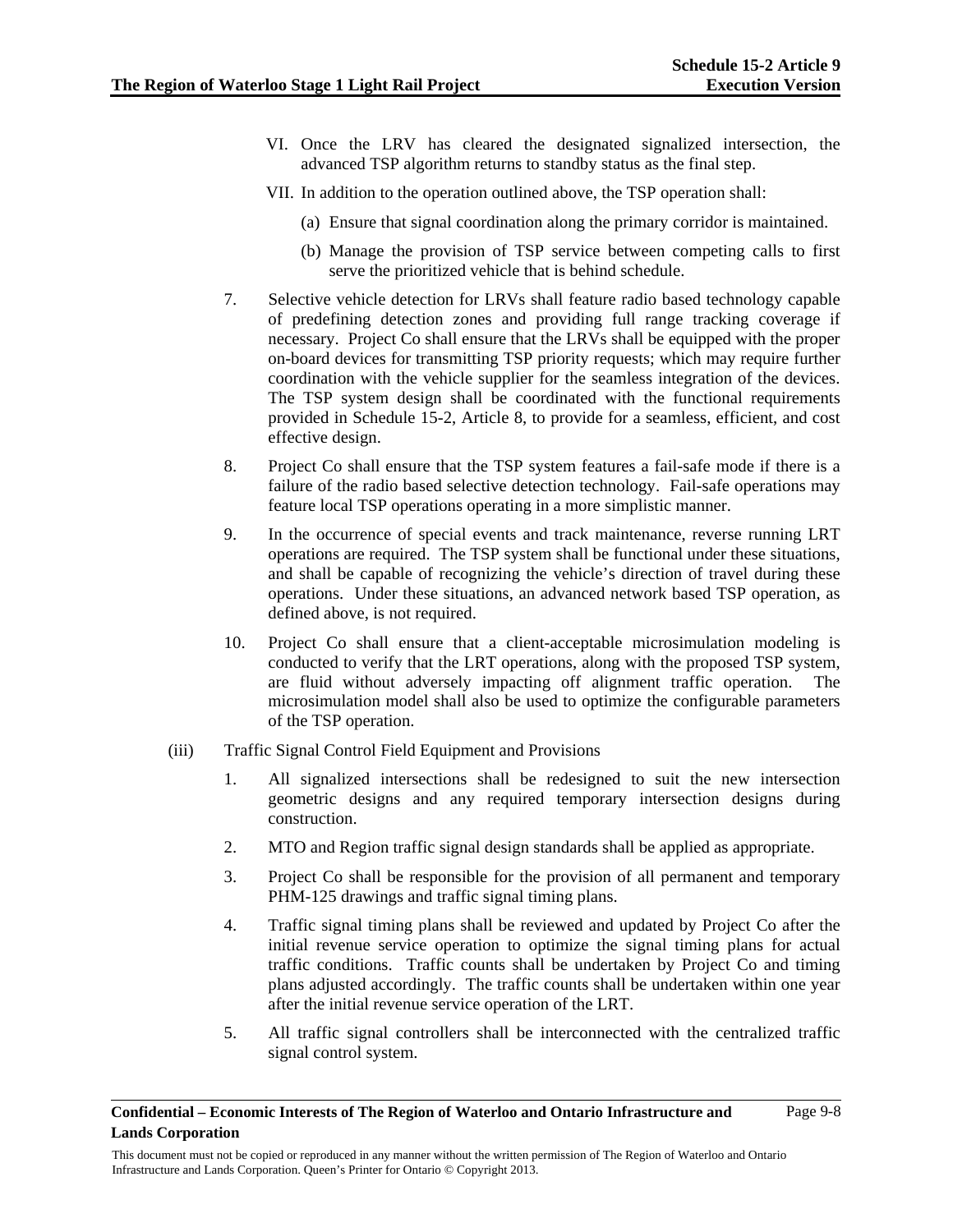Page 9-9

- 6. Traffic signal operations shall be integrated with the transit signal priority system.
- 7. Day-to-day operation of the traffic signals will be undertaken by the Region.
- 8. All traffic signal control equipment and provisions at signalized intersections shall be new. Equipment to be salvaged and returned to the Region as defined in Schedule 15-2, Article 18, Section 18.16(d).
- 9. Profile Drawings for the track alignment and intersection geometry are included in the Appendix I for reference. Project Co is responsible for verifying the information and for accounting for any anticipated changes during Design, Construction, Testing and Commissioning, and Revenue Service.

# (c) System Operations

- (i) The system will be operated by the Region.
- (d) System Maintenance
	- (i) The system will be maintained and serviced by the Region.

# **9.7 Transit Security**

- (a) The purpose of the transit security system is to provide a safe environment for transit patrons and transit operators both on-board and off-board the LRT system. The transit security system will also protect transit vehicles and transit properties through surveillance monitoring.
- (b) Functional Requirements:
	- (i) Provide a central management system for security related devices and functions at the OMSF. The Region of Waterloo Security Control Centre at the Strasburg will have a work station, with full user privileges, to access security related information and data from the OMSF.
	- (ii) Review any existing security analysis/research previously performed to address specific security needs and determine how they can be incorporated into the design.
	- (iii) For On-board Security Systems, refer to the Vehicle Specification in Schedule 15-2 Article 5. On-board security systems will include the following subsystems:
		- 1. CCTV Monitoring and Recording
		- 2. Passenger Assistance Intercoms
		- 3. On-board Public Address Systems for Emergency Use
		- 4. Passenger Alarm Strips (Distressed Alarm System)
		- 5. Vehicle Operator Covert Emergency Alarm
	- (iv) Closed Circuit Television (CCTV) cameras are used to provide general monitoring capabilities both on-board LRVs and at LRT platforms. CCTV cameras shall be placed in strategic locations to provide full coverage, specifically concentrating on sensitive areas. Sensitive areas for on-board LRVs may include LRV doors used for boarding/disboarding, LRV operator area, and Priority Seating Areas. For LRT platforms, sensitive areas may include inside shelters, LRV boarding/disboarding areas and Ticket Vending Machine Areas.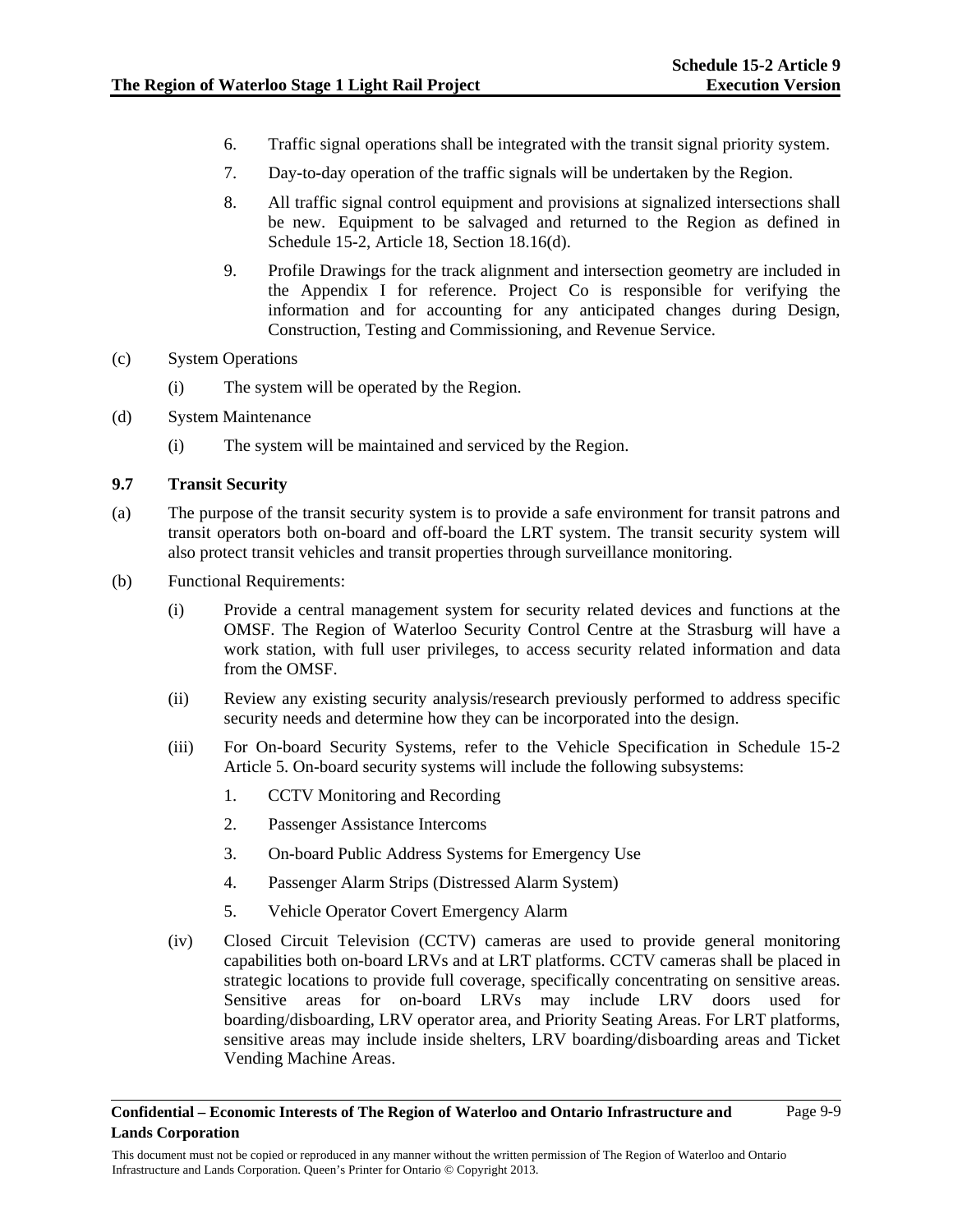- 1. On-board CCTV monitoring is discussed in Schedule 15-2 Article 5 under Vehicle Specifications.
- 2. Off-board CCTV cameras at LRT platforms shall provide coverage for the entire platform specifically around Ticket Vending Machine areas and Passenger Assistance Intercoms. LRT platform CCTV cameras shall adhere to the following requirements:
	- I. A minimum of 4 CCTV cameras shall be required for off-board monitoring at LRT platforms
	- II. 1 CCTV camera shall be dedicated for monitoring the areas around TVMs.
	- III. At least 1 additional CCTV shall be required for monitoring inside the transit shelter and Passenger Assistance Intercom area.
	- IV. 2 additional CCTVs shall be required for general monitoring of the rest of the platform.
	- V. Cameras shall be fixed IP Megapixel cameras with a minimum resolution of HDTV 720p (1280x720) for future auditing purposes if required. Cameras shall be capable of outputting at a frame rate of 30 fps.
	- VI. Cameras shall be tamper-proof and have protective covers.
	- VII. The resolution and frame rate settings of the cameras shall adhere to the minimum requirements set out in APTA Technical Recommended Practice for The Selection of Cameras, Digital Recording Systems, Digital High-Speed Networks and Train-lines for Use in New Transit-Related CCTV Systems (APTA IT-RP-001-08):
		- a. Resolution for color digital video cameras must have an output resolution of at least 4CIF (704x480pixels).
		- b. For trackside operations and platform areas, frame rate shall be at least 15FPS.
		- c. For ticket office desks and pay machines, frame rate shall be at least 15FPS.
	- VIII. Operators at the security control centre and OMSF shall have continuous live streaming capabilities for all footage captured from the off-board CCTV cameras at LRT platforms.
	- IX. The footage captured by LRT platform cameras will be recorded on NVRs at the OMSF with H.264 encoding. The recorded CCTV footage shall be retained for a minimum of 72 hours.
	- X. Ensure CCTVs used to monitor the TVMs and Passenger Assistance Intercoms have sufficient image resolution to be able to recognize a person standing by the TVMs or intercoms. Likewise, the recorded footage on NVRs shall have sufficient image resolution. In order to reasonably recognize a person, the suggested minimum requirements by APTA IT-RP-001-08 must be followed: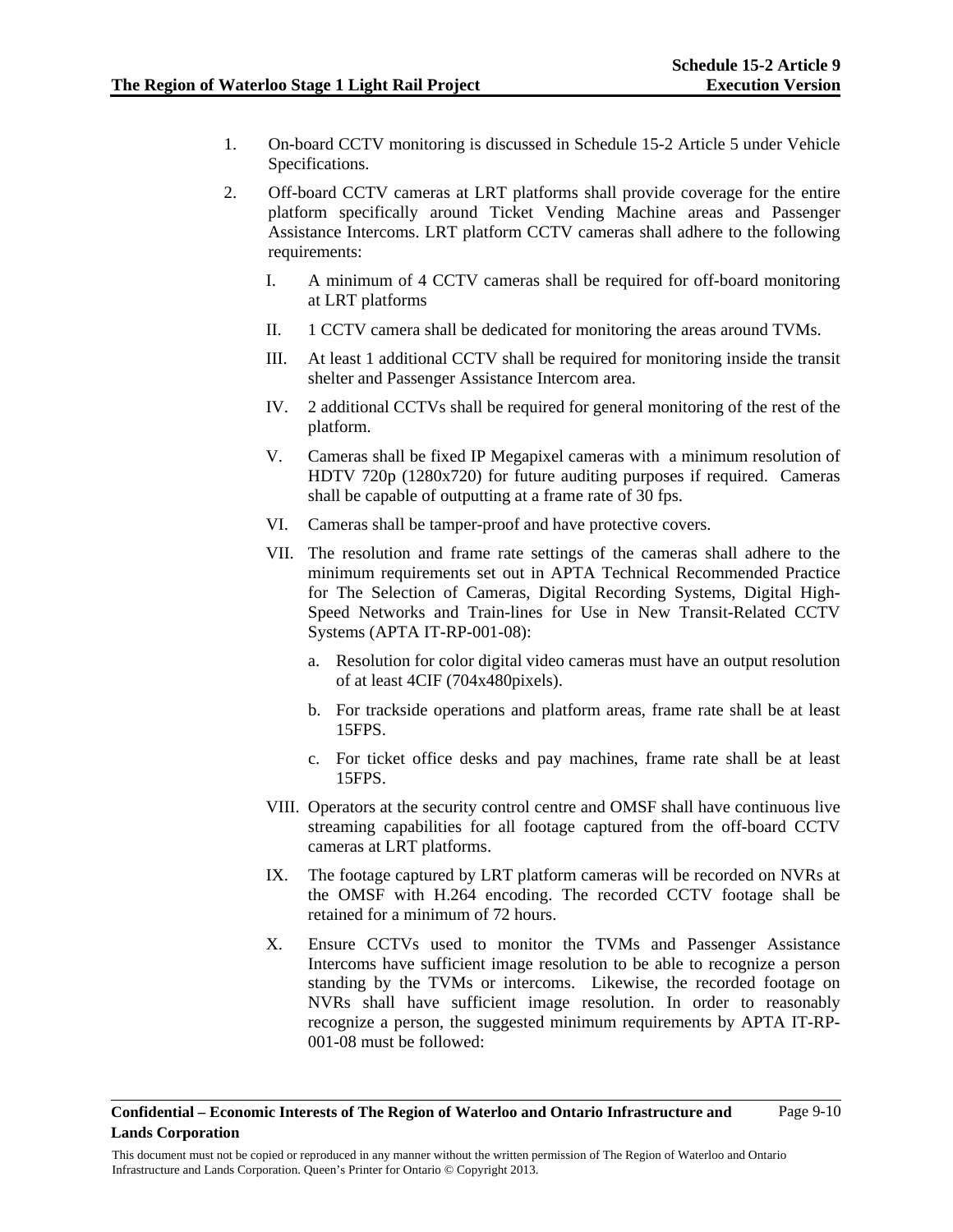- The figure, when viewed on a monitor without zoom, shall occupy at least 50% of screen height for the viewer to be able to say with a high degree of certainty, whether or not an individual shown is the same as someone they have seen before.
- This requirement shall be demonstrated during playback of a recorded image, rather than via viewing of any direct camera output on a monitor.
- (v) Public Address systems are used on-board LRVs and at LRT platforms to ensure transit operators may effectively communicate any emergency situations or transit related issues to multiple transit riders at one time.
	- I. On-Board PA systems are discussed in Schedule 15-2 Article 5 under Vehicle Specifications.
	- II. LRT Platform PA systems:
		- a. PA system speakers shall be located in strategic areas to provide sufficient audio levels to ensure all transit riders on the platform may hear the public announcement clearly.
		- b. The platform shall be equipped with a microphone in a locked cabinet which will allow mobile security staff to make announcements through the platform PA system.
		- c. PA system shall be accessible by the Transit Security Control Center (Region) and OMSF for broadcasting emergency information.
		- d. The priority sequence for PA announcements is listed in the order of higher priority to lower priority as follows: platform announcements, announcements from the Transit Security Control Centre and announcements from the OMSF. The higher priority announcements shall be able override any announcements from a lower priority source.
- (vi) Passenger Assistance Intercom systems will allow a customer to speak to an LRV operator or a customer support staff through a two-way voice communication system when the customer is in duress or requires assistance. Passenger Assistance Intercoms shall be provided both on-board the LRVs and at LRT platforms.
	- I. On-board Passenger Assistance Intercoms is discussed in Schedule 15-2 Article 5 under Vehicle Specifications.
	- II. LRT platform Passenger Assistance Intercoms will be discussed under Section 9.8.
- (vii) Access Control Systems are used to restrict access and ensure only authorized personnel may enter sensitive areas. Access Control Systems shall be installed at the OMSF and any other LRT facilities as required. The following requirements are applicable to Access Control System for the CCF.
	- I. An assessment of the entire facility and LRT system shall be conducted by qualified security experts to determine which entry points require door Access Control Systems to be put in place.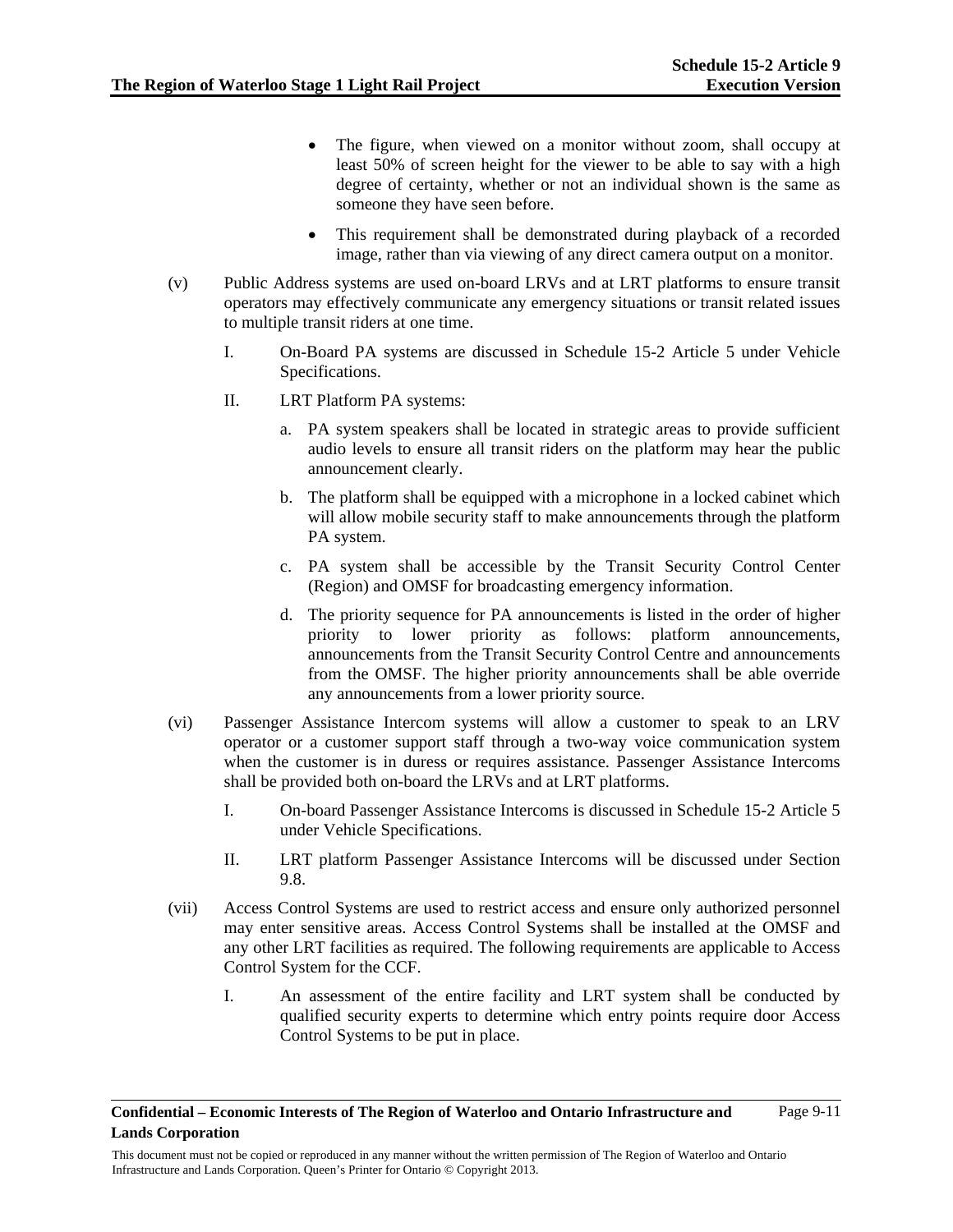- II. Door Access Control Systems shall include door locks, door status sensors and Access Control devices which will control the opening of the doors.
- III. The Access Control device shall utilize proximity card technology. The doors shall only open when presented with an authorized card.
- IV. Access Control doors shall adhere to applicable building and fire codes.
- V. The Access Control monitoring system shall be operated at the CCF.
- (viii) CCTV surveillance technologies shall be installed at the OMSF, and at any other LRT facilities as required, to provide general monitoring capabilities. The following requirements are applicable for the CCTV monitoring system:
	- I. An assessment of the entire facility and LRT system shall be conducted to determine where CCTV monitoring may be required.
	- II. Generally, CCTV cameras shall monitor building entry points, building perimeters or where Region of Waterloo assets are being held.
	- III. Project Co shall determine the appropriate camera type to be used for each location.
	- IV. The OMSF facility CCTV camera footage shall be capable of viewing in real time through the workstation monitors at the Central Control Facility.
	- V. The recording of the CCTV camera video will be conducted at the OMSF facility and must be retained for a period of at least 72hours.
- (c) System Operations
	- (i) The primary operation of LRT security systems will be conducted by Project Co at OMSF. These include the operation of:
		- I. LRT platform CCTV Camera Monitoring and Manipulation
		- II. Public Address System Control at LRT platforms
		- III. LRT platform Passenger Assistance Intercom System (Primary Response).
	- (ii) The Region of Waterloo Transit Security Control Centre at Strasburg will have a work station dedicated to monitoring the LRT security operations. In general, the Region will be capable of performing the following operations:
		- I. LRT platform CCTV Camera Monitoring
		- II. Public Address System Control at LRT platforms
		- III. LRT platform Passenger Assistance Intercom System (Secondary Response).
	- (iii) The main Public Address System Control will be located at the OMSF, and the Region will have a workstation set up for Public Address System control. However, priority will be given to announcements initiating from the Region site.
- (d) System Maintenance
	- (i) Transit security system maintenance will fall under the responsibility of Project Co.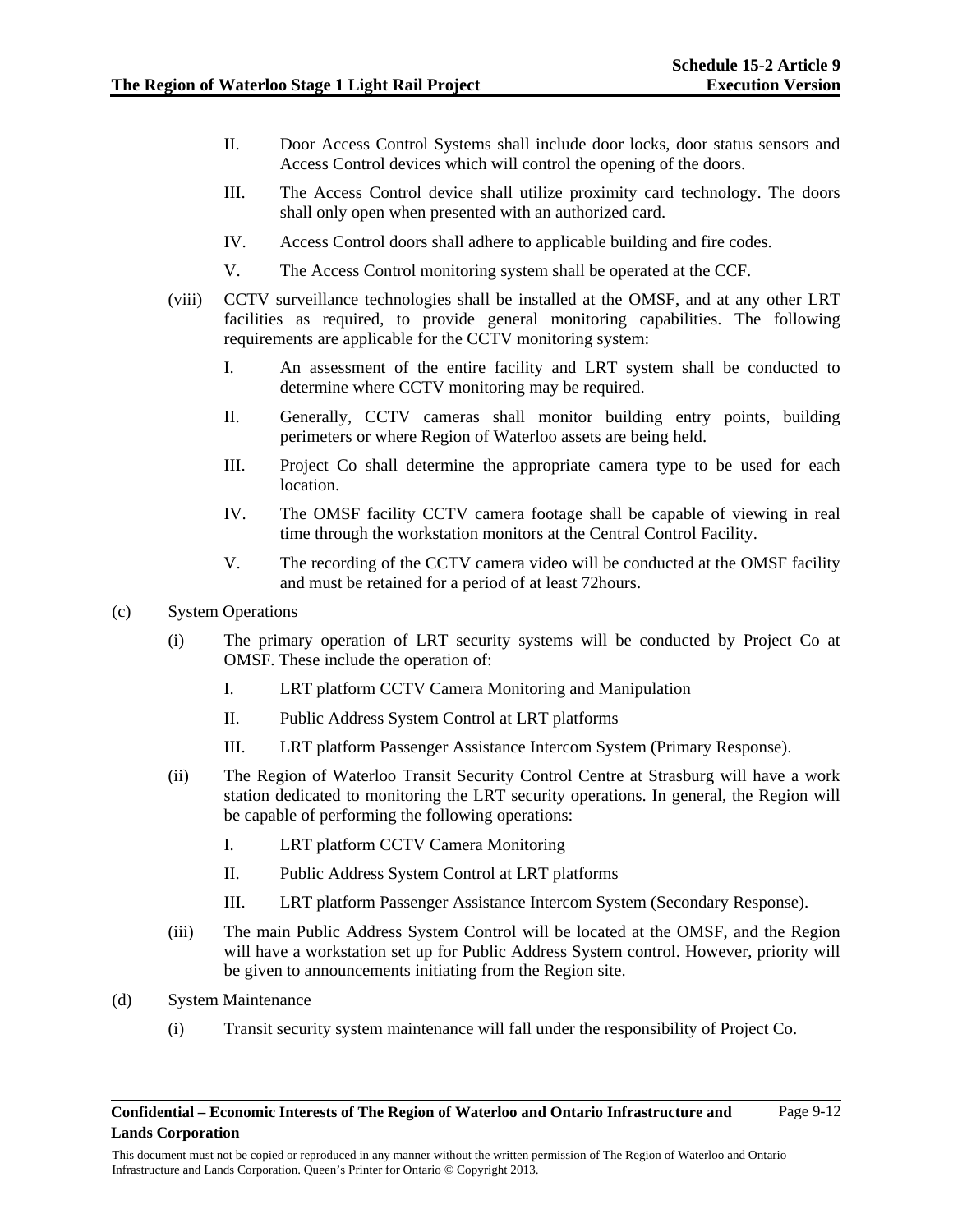# **9.8 Passenger Assistance Intercom at LRT Stops**

- (a) Passenger Assistance Intercoms allow transit riders to speak to an operator at the OMSF employed by Project Co to resolve any emergency issues or transit related inquiries. It shall be one integrated system which shall handle both emergency calls and customer service calls from transit riders.
- (b) Functional Requirements
	- (i) A minimum of 1 Passenger Assistance Intercom shall be located at every LRT platform.
	- (ii) The Passenger Assistance Intercom shall be in a location that is easily accessible by transit riders.
	- (iii) The Passenger Assistance Intercom shall be clearly marked. Instructions shall also be provided on how to operate the intercom system. Instructions must be easy to understand.
	- (iv) The Passenger Assistance Intercom shall connect a transit rider to an operator 24hours a day and 7 days a week.
	- (v) Each Passenger Assistance Intercom shall have a hands-free operation once activated.
	- (vi) The Passenger Assistance Intercom interface shall have two separate activation systems: one for emergency calls and one for customer service calls. The two separate systems will be integrated into one intercom and will share the speakerphone system. They shall be clearly marked so that passengers can easily distinguish which is for emergency and which is for customer service.
	- (vii) The Passenger Assistance Intercoms shall be activated in a single manoeuvre (either through the press of a button or pulling down of a lever).
	- (viii) Calls for emergency and customer service will both be initially directed to an operator at the OMSF.
	- (ix) The Passenger Assistance Intercoms System shall be a network based Voice Over IP (VOIP) System.
	- (x) Once call has been put through to an operator at the OMSF, the operator shall be able to determine the location where the call was made and whether it was for emergency or customer service.
	- (xi) The operator shall have a display unit which has the ability to view multiple active calls as well as the ability to select and switch between these calls. The display unit shall clearly show the nature of each call, whether it was for emergency or customer service. Operators shall give priority to emergency calls.
	- (xii) Passenger Assistance Intercoms shall be closely monitored with CCTV surveillance technology.
	- (xiii) Operators at the OMSF shall have capabilities to request live CCTV footage of the customer that they are speaking to.
	- (xiv) Operators at the OMSF will determine the nature of the call and, if necessary, forward the call to the Region's Transit Security Control Centre, the Region's Customer Service Call Centre, or the local police.
	- (xv) Multiple incoming calls shall automatically be routed to the next available operator.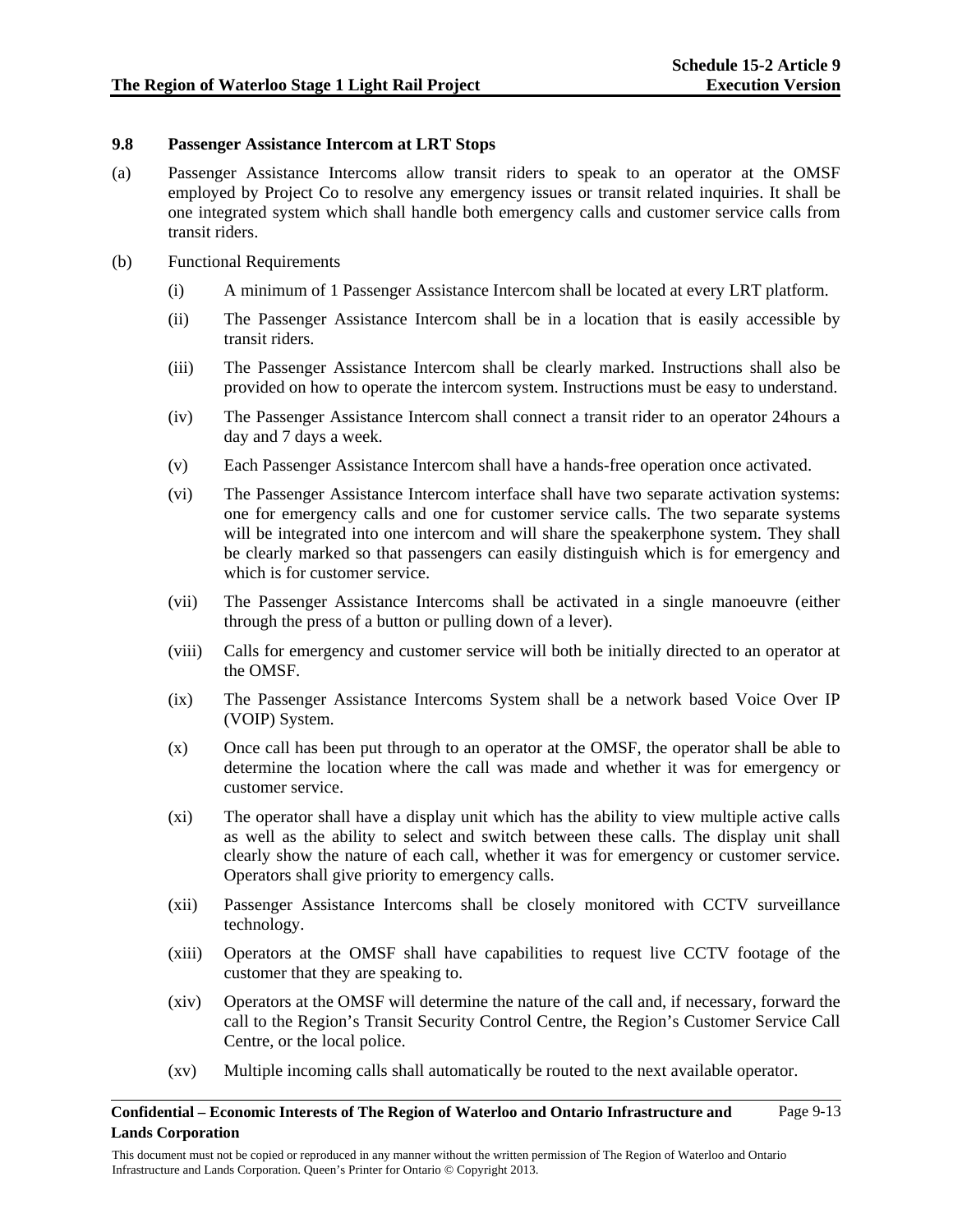- (xvi) If there are insufficient operators to handle all the incoming calls simultaneously, then any subsequent callers shall be put in a queue system until the next available operator. The caller shall be notified through the speakerphone that he/she has been put into a queue system.
- (xvii) Conversation between the caller and the operator will be recorded at the OMSF and archived.
- (xviii) Work stations shall be installed at the Region's Transit Security Control Centre and the Customer Service Call Centre to answer any intercom calls forwarded from the OMSF.
- (xiv) The Passenger Assistance Intercom System shall have the ability to relocate the main work station from the OMSF to any location outside the OMSF provided that network connectivity exists at the new location.
- (c) System Operation
	- (i) Passenger Assistance Intercom calls will be first received by Project Co's operators, and routed to the Region's Customer Service or Transit Security operations as necessary.
- (d) System Maintenance
	- (i) Maintenance services for the Passenger Assistance Intercoms will be provided by Project  $Co.$

### **9.9 Fare Collection System**

- (a) A Fare Collection System will be required to enable the collection of transit fees from riders. The Fare Collection System will include Ticket Vending Machines and Ticket Validators or Platform Fare Transaction Processors (PFTPs). The Stage 1 LRT Project shall adopt the fare collection strategy put forth by the Region's Electronic Fare Management Contractor. The strategy and policy for the System is anticipated to include the implementation of payment off-board in a Proof-of-Payment (POP) system to encourage quick boarding at all LRV doors.
- (b) Ticket Vending Machines (TVM) and Ticket Validators (TV) or PFTPs shall be installed at LRT platforms to facilitate off-board payment. The fare collection system also includes a centralized Revenue Management System to effectively monitor and manage fare collection transactions.
- (c) Fare enforcement officers will be deployed along the LRT corridor to perform spot-checks and ensure that transit riders have properly paid for the fare. Fare enforcement officers will be supplied with handheld validators to perform this task. The handheld machine shall be supplied by the Region's Electronic Fare Management Contractor.
- (d) Functional Requirements:
	- (i) Project Co must determine the optimal location for TVMs and TVs/PFTPs at LRT platforms.
	- (ii) Project Co shall design and construct the necessary provisions for the fare collection system at each platform as per the requirements established by the Region. These shall include, but are not limited to equipment mounting pads, ducts, grounding, power connections and communication connections for electronic fare equipment, etc.
	- (iii) The fare collection system equipment shall be supplied by the Region and the Region's Electronic Fare Management Contractor shall be responsible for the installation and commissioning of the devices.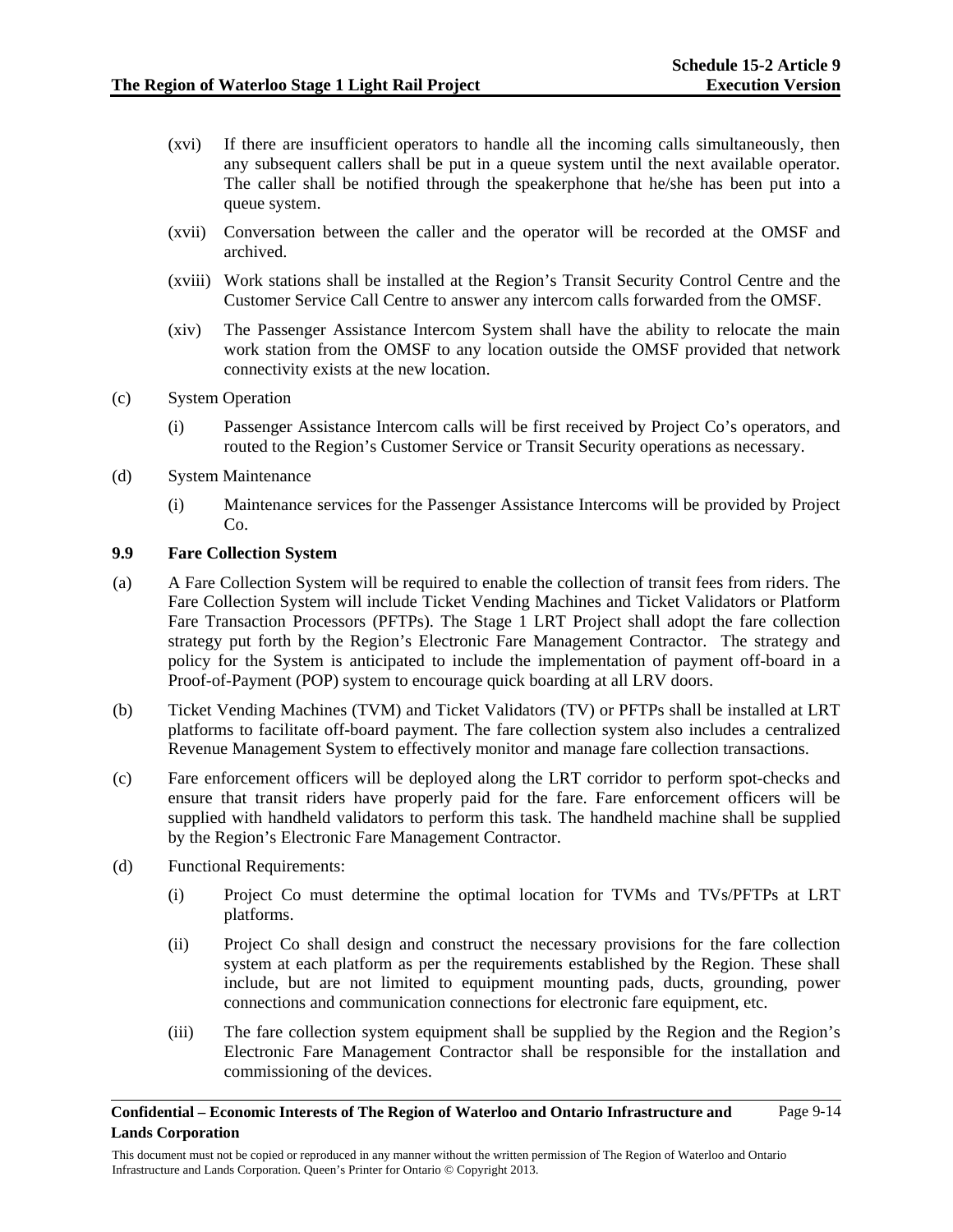- (iv) Project Co shall coordinate with Region's Electronic Fare Management Contractor to ensure seamless integration of the fare collection equipment with the LRT platform, including integration of the supporting power and communication systems.
- (v) The voltage requirement for the TVMs shall be 110 V.
- (vi) The communication link shall be provided through fibre optic cables dedicated for fare collection use.
- (e) System Operations
	- (i) Region shall be responsible for the implementation and operation of the Revenue Management System.
	- (ii) Revenue servicing of the TVMs shall be managed and operated by the Region.
	- (iii) Region shall be responsible for handling card management tasks if the fare payment technology is based on card media.
	- (iv) Region shall provide fare enforcement officers.
- (f) System Maintenance
	- (i) Fare collection equipment maintenance and servicing shall be the responsibility of the Region's Electronic Fare Management Contractor.
	- (ii) Maintenance and servicing for the Fare Collection System provisions shall be the responsibility of Project Co.

### **9.10 Communications System**

- (a) A communication infrastructure is required to exchange information between different entities of the ITS system. The purpose of the communications system is to provide the means of transmitting information from remote locations and/or vehicles to the Central Control Facility (CCF) for processing and display as well as the means of transmitting data for control to remote location and/or vehicles. The communication infrastructure shall support the exchange of both voice and data information with the latest feasible technology.
- (b) Functional Requirements
	- (i) Transit Management System Communication requirements:
		- 1. Data communication between the LRV and the Control Centres shall be established via Train-to-Wayside Communication (TWC). This will serve as the primary communication link between the vehicle to the communication backbone.
		- 2. Transit Management System primary data communications will interface with the backbone communication system on a fibre optic Ethernet network.
		- 3. Voice communication between the LRV Operator to OMSF CCF will be established through two-way mobile radio technology.
	- (ii) Fare Collection System Communication requirements:
		- 1. At each platform, the fare collection equipment will interface with the backbone communications subsystem on a dedicated fibre optic Ethernet network.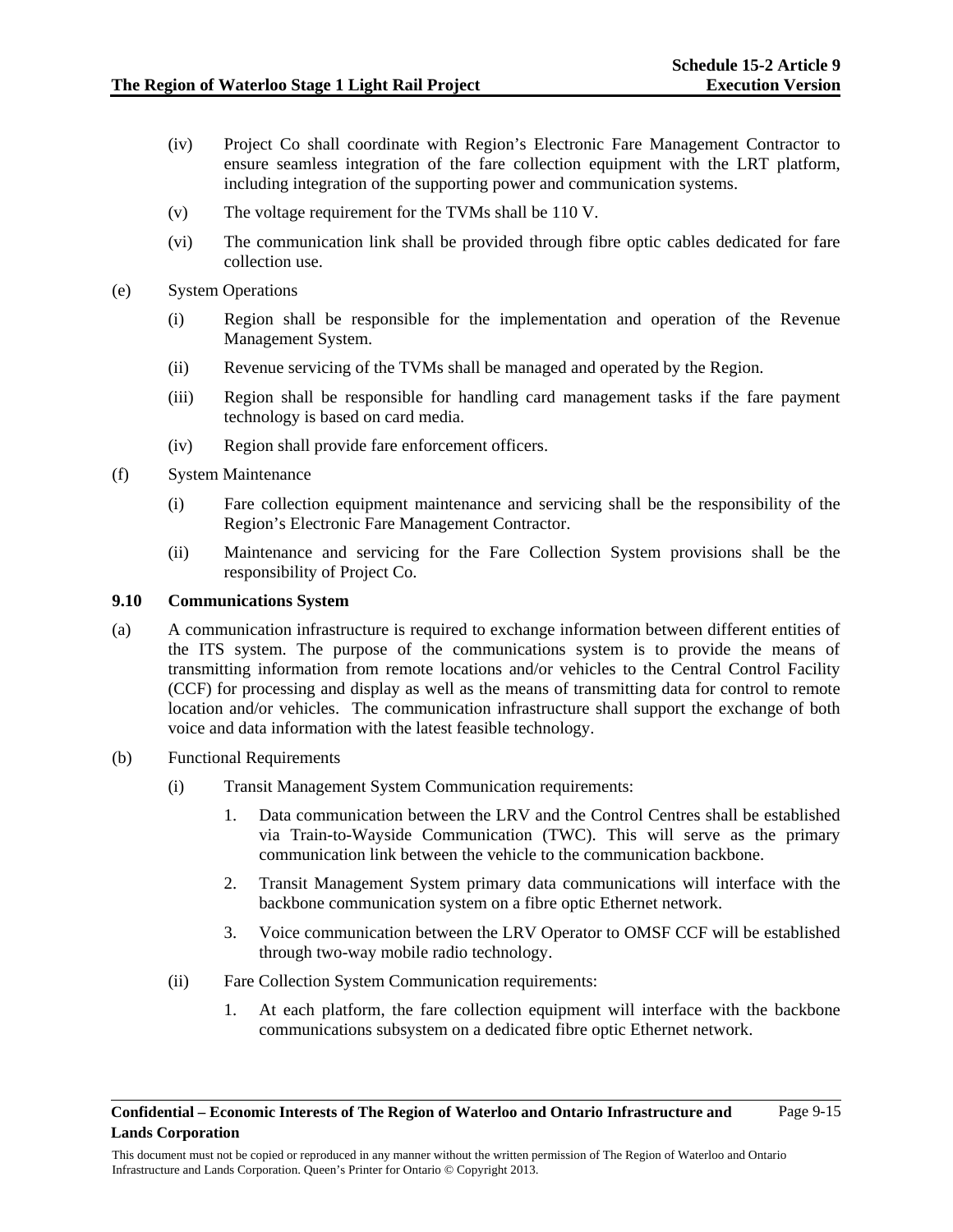- 2. Two-way voice communication shall be provided for customer assistance with TVMs. These calls shall be routed to the designated customer service agents. These service agents shall be Region of Waterloo staff.
- 3. Mobile radio systems will be supplied to the ticket inspectors (Region of Waterloo staff) to enable communication between inspectors and control centre operators.
- (iii) Transit Signal Priority Communication requirements:
	- 1. Provide communication link between vehicle and the field equipment in order to facilitate transit signal priority controls.
- (iv) Transit Security Communication requirements:
	- 1. Platform Public Address systems shall utilize digital Voice over IP (VOIP) technology to broadcast audio.
	- 2. Platform Passenger Assistance Intercom Systems shall utilize digital VOIP technology to enable two-way voice communication.
	- 3. Mobile security staff employed by the Region of Waterloo will communicate with each other, with the Transit Security Control Centre operator, and with CCF operators using the two-way radio system.
	- 4. All platform ITS Security systems that require communication with the Transit Security Control Centre located at both Strasburg site and OMSF shall interface with the communications fibre optic backbone through an Ethernet network set up at each LRT platform. These ITS systems include the Public Address Systems and Passenger Assistance Intercom System.
	- 5. ITS Security systems shall, at a minimum, have a dedicated pair of fibre to interface with the backbone communication system.
- (v) Passenger Assistance Intercom Communication requirements:
	- 1. Passenger Assistance Intercom Systems shall utilize digital VOIP technology to enable two way voice communications.
	- 2. Passenger Assistance Intercom Systems located at LRT platforms shall interface with the backbone communication using an Ethernet network. Passenger Assistance Intercom audio data will be transferred to the OMSF on an optical fibre network.
- (vi) Central Control Facility Communication requirements:
	- 1. All communication devices at the CCF will interface with the communication backbone using an Ethernet network.
	- 2. Communication links shall be established between the Central Control Facility and LRV vehicles.
	- 3. Communication links shall be established between the Central Control Facility and ITS field devices where required.
	- 4. Data communication between the existing Region of Waterloo Control Centres and the OMSF facility shall be established using existing or newly constructed Intranet service. Project Co shall be responsible for the design, coordination, and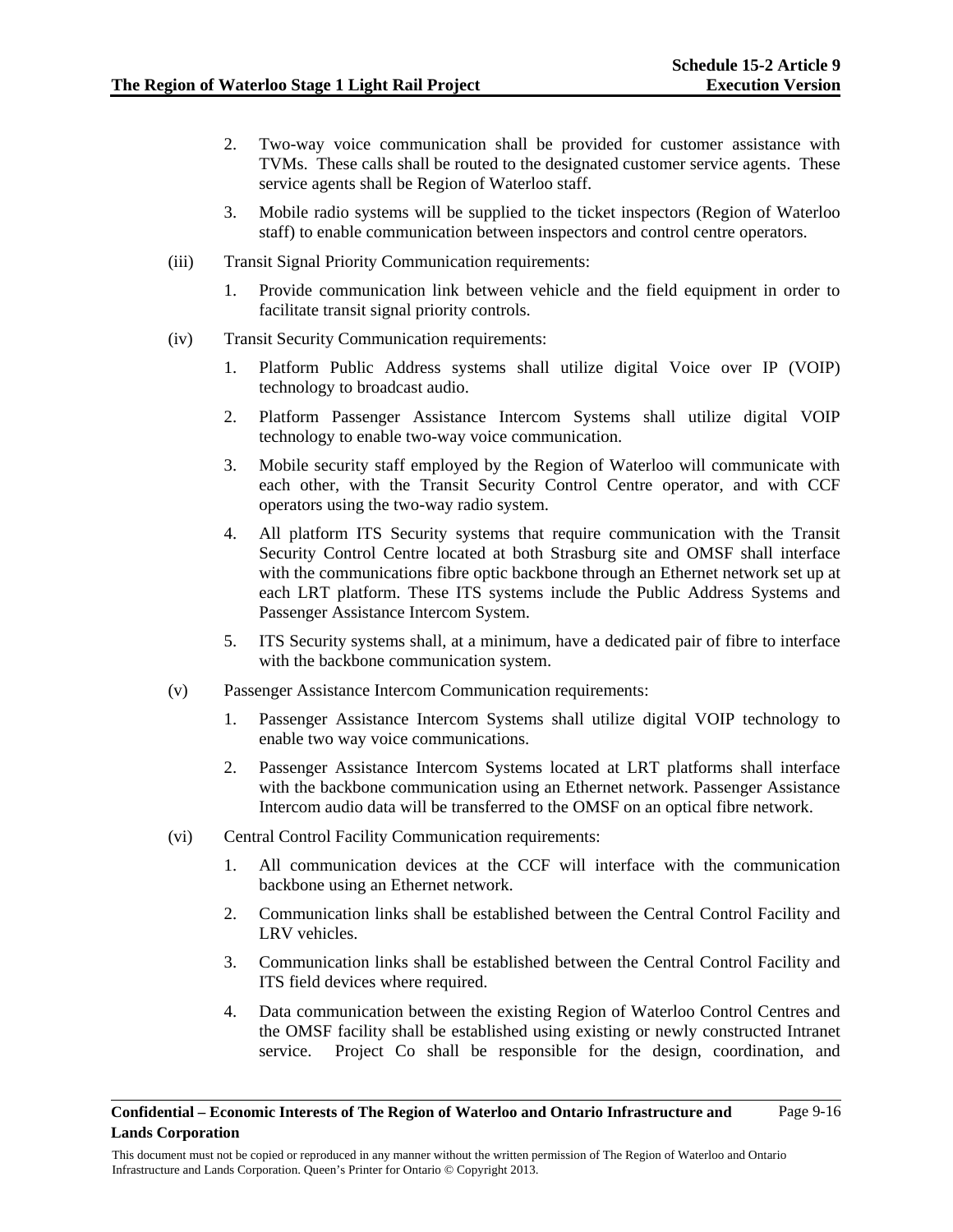establishment of these centre-to-centre linkages in collaboration with the Region of Waterloo.

- 5. Voice communication between the existing Region of Waterloo Control Centres and the OMSF facility shall be established using the telephone system.
- (vii) Communication system shall be physically protected where applicable and be secured.
- (c) System Operation
	- (i) Backbone Communications System shall be operated by Project Co.
	- (ii) All ITS communication nodes extending from the backbone Communications System and ITS Ethernet networks will be operated by Project Co.
	- (iii) Any fibres along the backbone which are to be dedicated for use by the Region will be operated by the Region.
- (d) System Maintenance
	- (i) Maintenance services for the Communications System, including the backbone and all communication nodes, shall be performed by Project Co.

### **9.11 Control Centres**

- (a) Control centres, especially the Central Control Facility, are the central hub dedicated to managing, monitoring, analyzing, and evaluating all information collected from the vehicles and field equipment. Control centre systems consist of the software required to interpret the data collected and the hardware required to display the information. There are primarily three types of central control functions envisioned as part of the ITS system of the Project. Each of these central functions manage a different aspect of the ITS system which include the Traffic Control Centre, the Transit Control Centre and the Transit Security Control Centre. These control centres may be functioned and located separately; however, the efficient and instantaneous sharing of data between the three systems is required to enable effective coordination.
- (b) This section of the Article establishes the overall requirements for planning and designing the Central Control Facility to support ITS systems. The general design, construction, provisioning and technical requirements for the CCF are defined in Schedule 15-2 Article 16.
- (c) Central Control Facility

Functional Requirements for the Central Control Facility

- (i) A communication infrastructure shall be established between Central Control Facility and the regional Traffic, Transit, and Transit Security Control Centres to include voice communication, and sharing and managing data of LRT operations.
- (ii) The design and layout of the CCF shall include a Control Room for LRT operations and management, boardroom/meeting rooms, ITS equipment storage room, multipurpose room, yard control operations room, washrooms, lunchroom, electrical/mechanical room and site security area. Due consideration shall be given to the overall layout and presentation of the CCF as the facility would be toured by politicians and external groups.
- (iii) The CCF shall provide restricted security access for authorized personnel.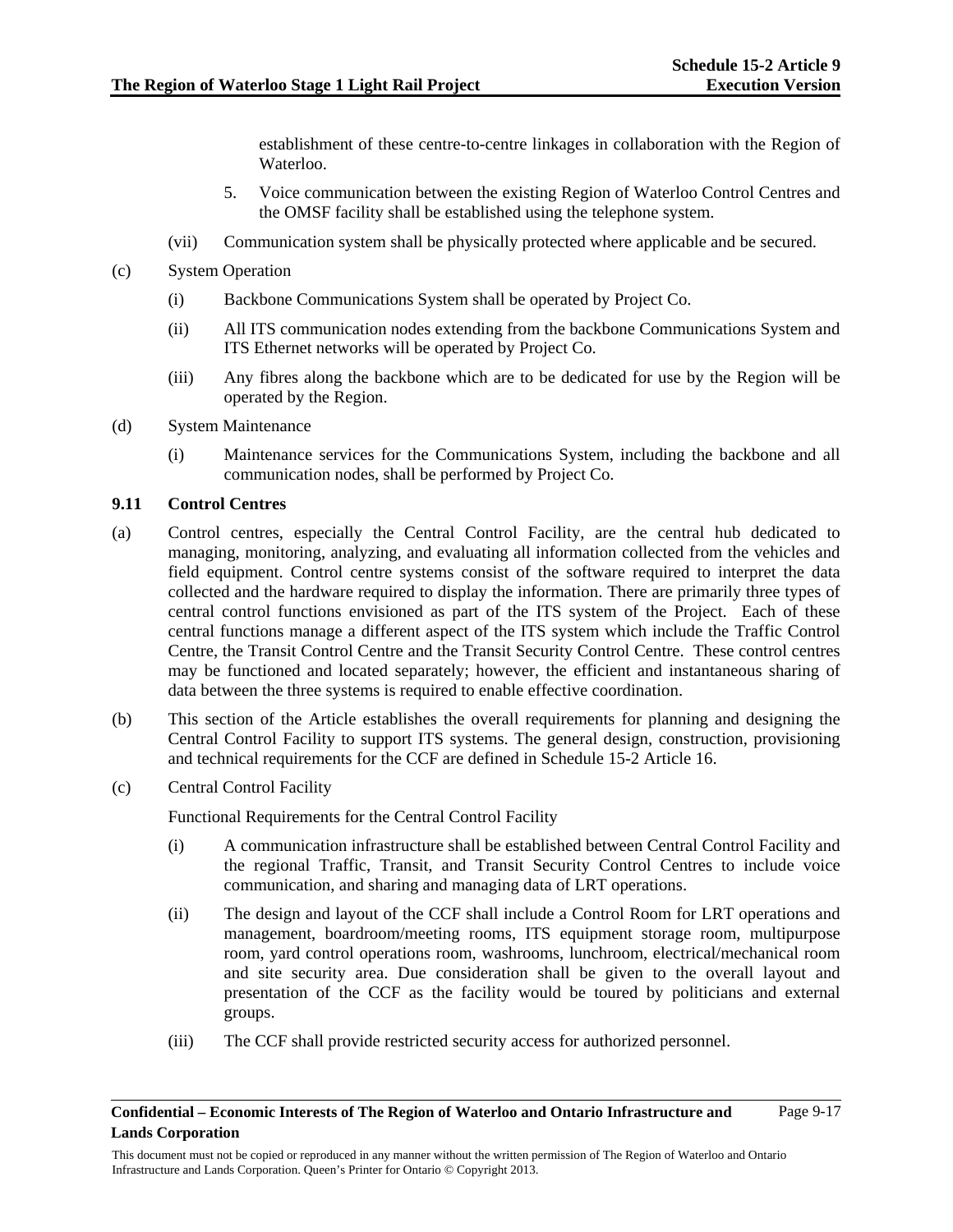- (iv) The CCF shall provide data storage capacity for a minimum of 5 years on main servers to retain historical data of LRT subsystems. Historical data older than 5 years shall be archived offline from the main servers.
- (v) The CCF shall provide a full HVAC system and power backup capability (i.e. UPS, Generator).
- (vi) The CCF shall be sized to house LRT staff (i.e. but not limited to the following personnel: LRT operators, supervisors, management, engineering support, technicians, security staff and administrative staff).
- (vii) The Control Room shall provide workstations and consoles for LRT operators to operate, manage, and monitor LRT operations and systems (i.e. computer systems, monitors, keyboard, telephone, camera controllers and office furniture such as ergonomic desks and chairs). See Exhibit 9.11-1 for a conceptual layout of the workstations.
	- 1. Provisions for workstations shall include, but not limited to: Transit management, LRT security management, power system management, SCADA monitoring and control, and other LRT subsystems that are defined in Articles.
- (viii) The Control Room shall provide a video wall with at least the following features:
	- 1. Video wall shall utilize industry leading technology.
	- 2. Segment of the video wall is ergonomically visible and viewable to the designated LRT operators and supervisors.
	- 3. The video wall shall be sized to accommodate CCTV images of LRT system, including LRT security and an area map of the LRV locations. The video wall shall be able to display multiple images with screen size of 19" along the diagonal, at minimum. See Exhibit 9.11-2 for a conceptual layout of the video wall.



**Exhibit 9.11-1. Conceptual Layout of Workstations.**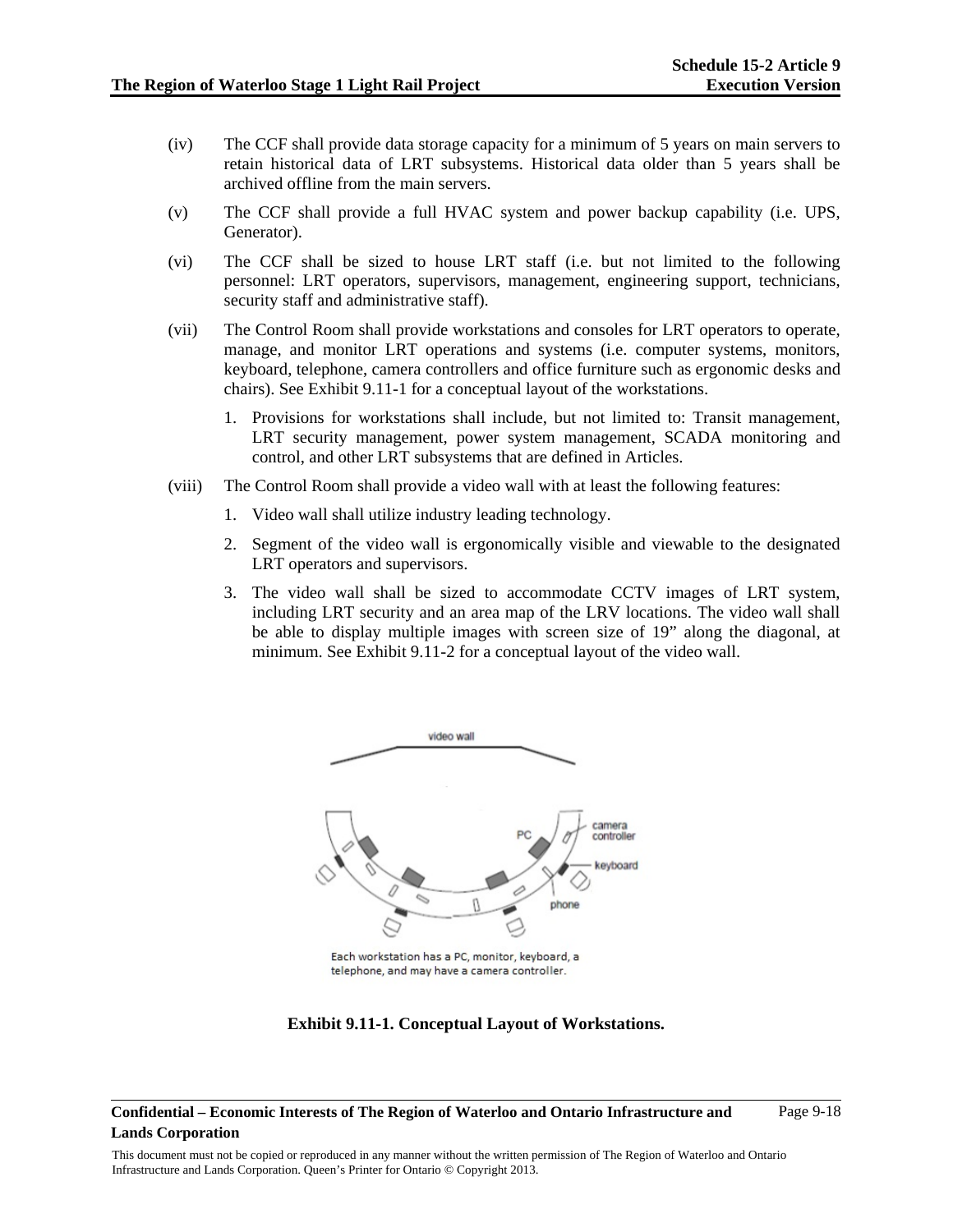| <b>SCADA</b><br>section | LRT Transit data,<br>Traffic data.<br>Area Map | Security<br>Management<br>& monitoring |
|-------------------------|------------------------------------------------|----------------------------------------|
|-------------------------|------------------------------------------------|----------------------------------------|

**Exhibit 9.11-2. Conceptual Layout of Video Wall Configuration** 

- (ix) The Control Room shall provide console task lighting and proper lighting to avoid glare of the video wall display.
- (x) The boardroom shall be served to coordinate any LRT operations, management, planned events, and issues among LRT staff and regional agencies.
- (xi) The boardroom shall be designed to provide a glass enclosure to overlook the control room and video display wall.
- (xii) The multipurpose room shall serve as a meeting room and/or visitor's area.
- (xiii) The multipurpose room shall be designed to provide a glass enclosure to overlook the control room and video display wall.
- (xiv) The ITS equipment room shall accommodate all LRT system servers and associated equipment required to operate and maintain ITS subsystems.
- (xv) The ITS equipment room shall be environmentally-controlled and provide a suitable fire suppression system.
- (xvi) Security management for OMSF-site may be located in the Control Room or independently in the CCF.
- (xvii) Exhibit 9.11-3 is a preliminary functional diagram of the Central Control Facility (CCF). Project Co shall be responsible for the design of the facilities. The design layout shall be carefully evaluated and be part of the overall design of Stage 1 LRT project.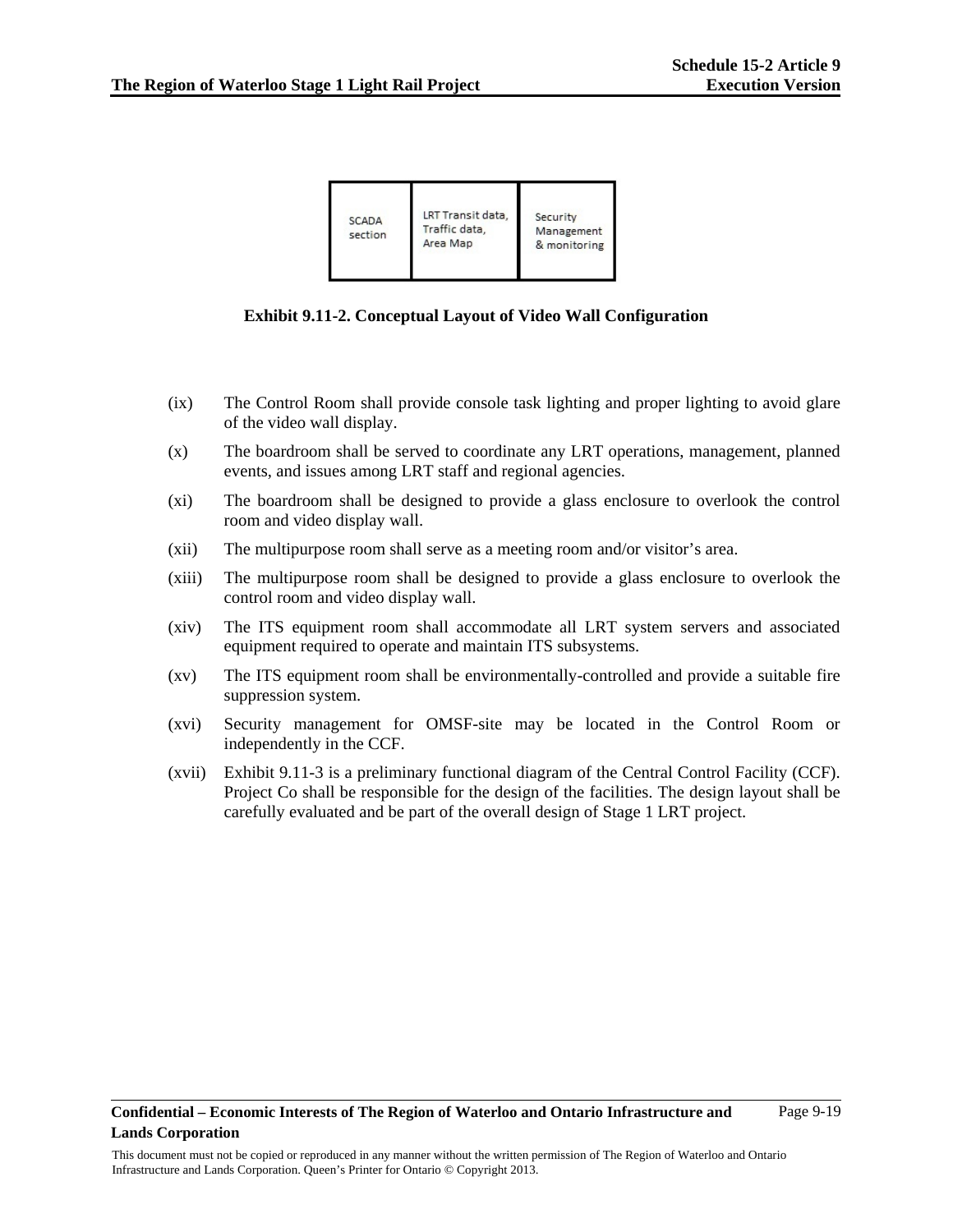

Not drawn to scale. \*OMSF Security and Yard Control Operations may be located in the control room.

# **Exhibit 9.11-3 Preliminary Functional Design of Central Control Facility**

- (d) Traffic Control Centre (Region of Waterloo)
	- (i) A Traffic Control Centre shall be provided for the monitoring and coordination of traffic related systems and issues.
	- (ii) Functional Requirements for Region of Waterloo Traffic Control Centre:
		- 1. Required enhancements to the Region's existing Traffic Control Centre shall be provided by the Project Co. These enhancements shall include the necessary system provisions, furnishings, and equipment for the efficient operation and management of the traffic signal control system (including TSP).
		- 2. Project Co is responsible for the design, supply, installation, testing and commissioning of the system enhancements required at the Region's Traffic Control Centre.
	- (iii) System Operations
		- 1. The Region of Waterloo will continue to be responsible for the operation of the traffic control systems along the LRT corridor.
	- (iv) System Maintenance
		- 1. The Region of Waterloo will continue to be responsible for the maintenance and servicing of the Traffic Control Centre and it's systems for the LRT corridor.
- (e) Transit Control Centre
	- (i) Project Co transit control centre, located at the OMSF, shall provide capabilities to monitor and operate LRT related systems. The transit control centre shall include a management system, to provide operators with visibility and control over the LRV fleet.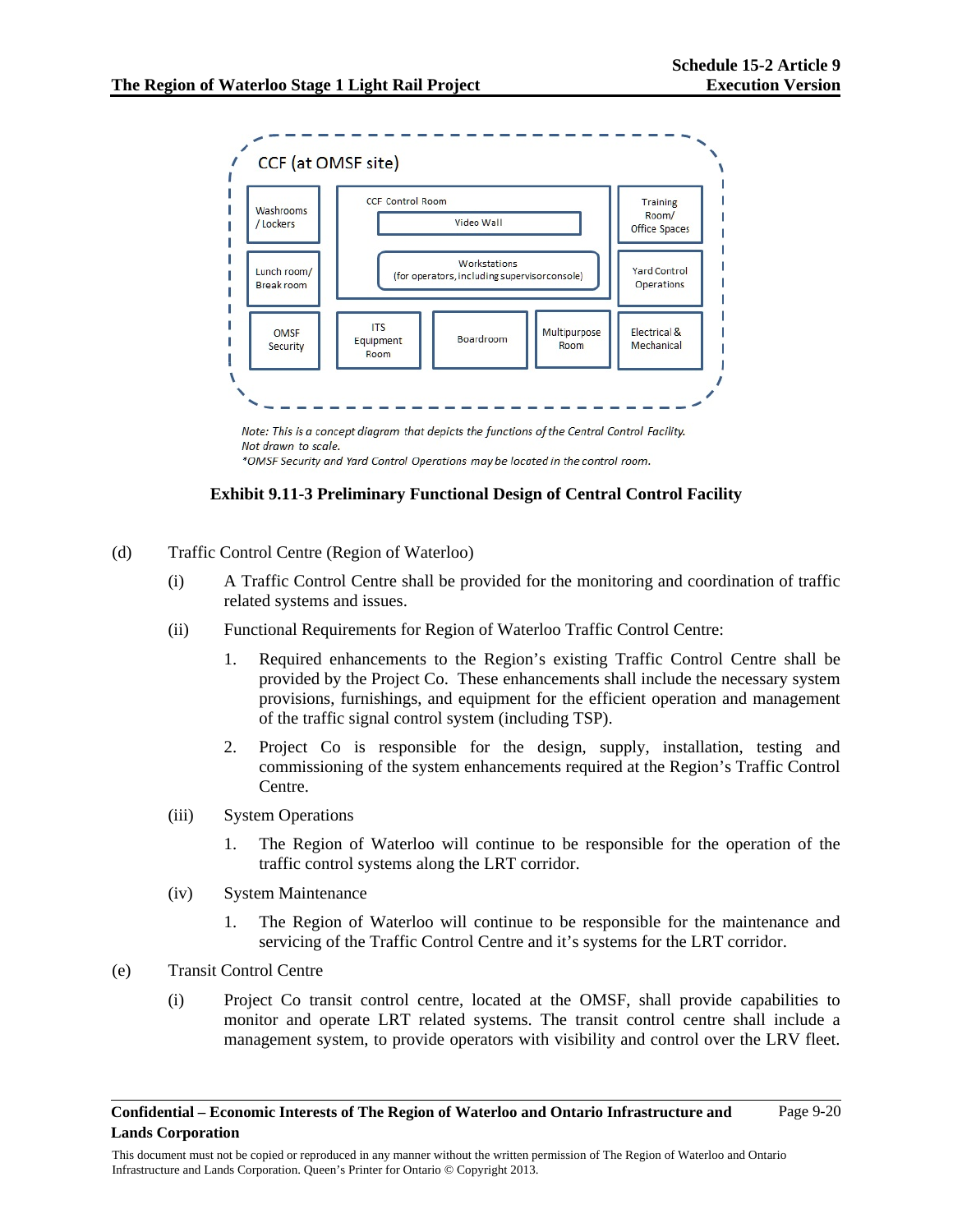The Region of Waterloo GRT Control Centre, located in Strasburg, will have real-time LRT fleet monitoring capabilities within their TMS.

- (ii) Functional Requirements for Region of Waterloo Transit Control Centre at Strasburg:
	- 1. Retain existing scheduling function, via Hastus, expand to include LRT route and LRV fleet. Send schedules to Project Co, OMSF CCF for their use if needed.
	- 2. Receive real-time LRV location coordinates and identification, for each vehicle in the LRT fleet, from the OMSF CCF, and seamlessly integrate it to the GRT transit system (INIT), allowing operators to view real-time vehicle locations, including schedule adherences, through existing interfaces.
	- 3. Project Co is responsible for the design, supply, installation, testing and commissioning of the INIT system enhancements required at the GRT's Transit Control Centre.
- (iii) Functional Requirements for OMSF CCF:
	- 1. Project Co shall provide a Fleet Management System allowing operators to track each LRV vehicle through an interactive graphical display, map or route-line layout, and a tabular interface, from the AVL data received from each LRV.
	- 2. The Fleet Management System shall be able to create vehicle assignments, and calculate schedule adherences. It shall also allow operators to make schedule modifications, delaying or canceling trips due to disruptions.
	- 3. The Fleet Management System shall also have the ability to send real-time LRT location, for each vehicle in the fleet, to the GRT Control Centre. This will require the data to be formatted to allow for integration with the existing GRT INIT system. The real-time data sent to the GRT Control Centre shall include the following for each vehicle:
		- I. Vehicle ID to identify the LRV
		- II. Real-time GPS Coordinates to locate each LRV
		- III. Real-time Route/Run information to adjust for changes to the route/run, in case of a disruptions or cancellations.

Project Co shall coordinate with the Region for INIT requirements. Project Co shall include all costs associated with developing, integrating, testing and commissioning this functionality within the Region's INIT system in their Submission.

- 4. Project Co shall provide a Driver Management System, allowing operators to adhere the route scheduling information, provided by the Fleet Management System, to create driver schedules and send update scheduling information to vehicle operators. It shall provide reports to allow operators to assess LRV Operators and performance.
- (iv) System Operations
	- 1. The Transit Control Centre will be operated by Project Co for the LRT operations.
- (v) System Maintenance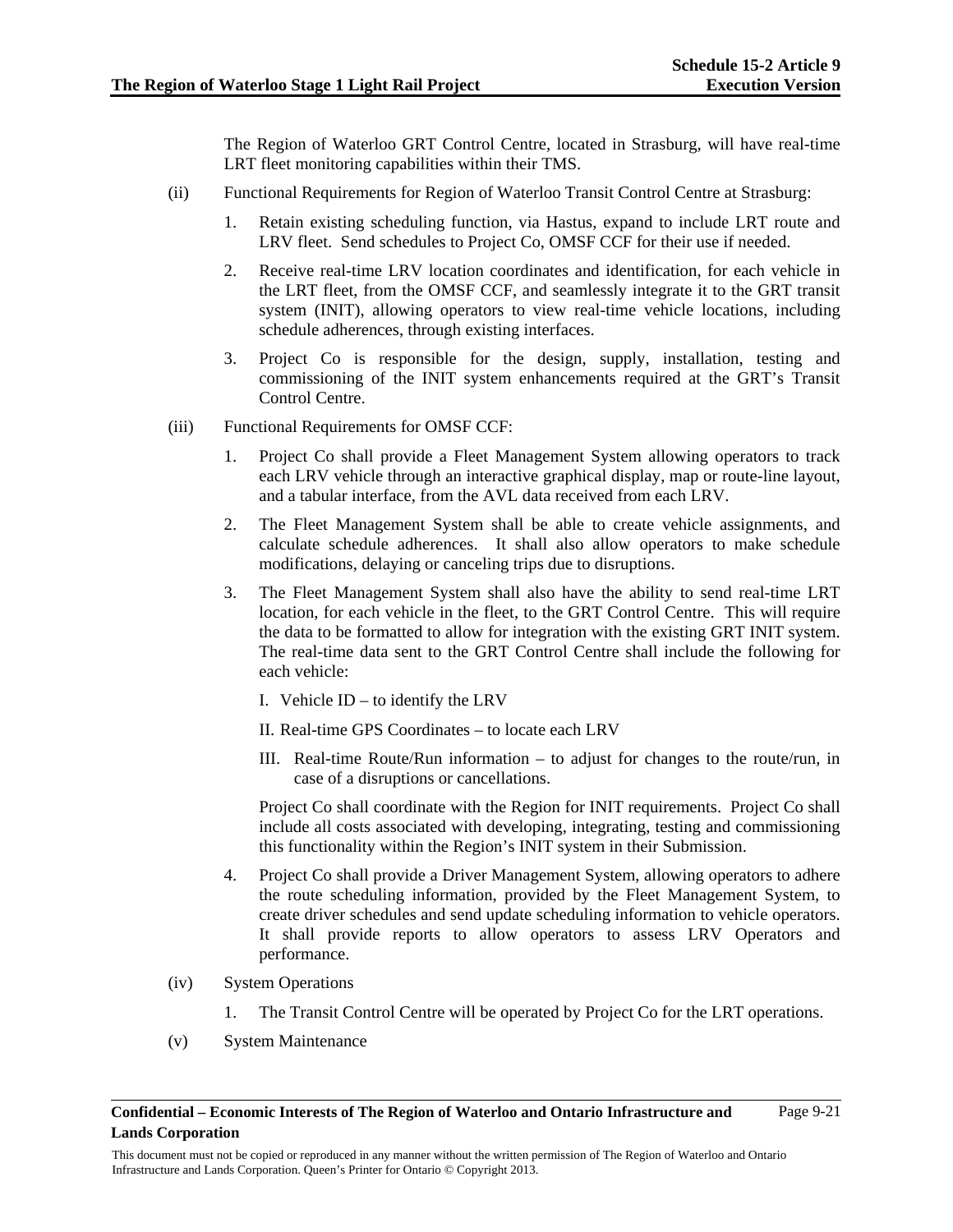- 1. The Transit Control Centre equipment will be maintained and serviced by Project Co.
- (f) Transit Security Control Centre
	- (i) A transit security control centre will manage and control the security aspect of the entire LRT system. This includes monitoring of surveillance equipment as well as management and monitoring of access control systems to vulnerable areas of the LRT system.
	- (ii) The main LRT Security Control Centre will be located at the CCF. The Region of Waterloo Security Control Centre (At Strasburg) will have user access to the surveillance monitoring and Public Address Control and will be the secondary responder to Passenger Assistance Intercom calls.
	- (iii) Functional Requirements for Region of Waterloo Security Control Centre at Strasburg:
		- 1 Project Co shall expand the Region's video wall to accommodate additional CCTV and system images from the LRT system.
		- 2. CCTV Monitoring System:
			- I. LRT platform CCTV images shall be streamed and integrated into the CCTV monitoring system to allow operators to select specific CCTV footage to view on the video wall or through a computer monitor at a workstation.
		- 3. Passenger Assistance Intercom System:
			- I. Project Co shall provide a workstation to receive calls routed from the OMSF.
			- II. The workstation shall be equipped with a speakerphone system which shall allow the operator to have two-way voice communication with the intercom system located at the LRT platforms.
			- III. The operator must be provided with an audible and visual alert when a call is being received.
			- IV. The operator shall have the capability of determining where the call was made.
			- V. The workstation must have capabilities to record and log incoming calls.
			- VI. The operator must be able to easily contact and dispatch a mobile security staff using mobile radio technology.
		- 4. Public Address Control
			- I. Project Co shall provide the system and capabilities to broadcast live messages to the Public Address speakers located at LRT platforms along the corridor.
			- II. The operator shall be able to select the desired LRT platform the announcement will be broadcasted to.
			- III. The operator shall be able to broadcast live messages through a microphone or be able to select a pre-recorded announcement from a database.
			- IV. The operators shall be able to put announcements into a queue system to be broadcasted one after another.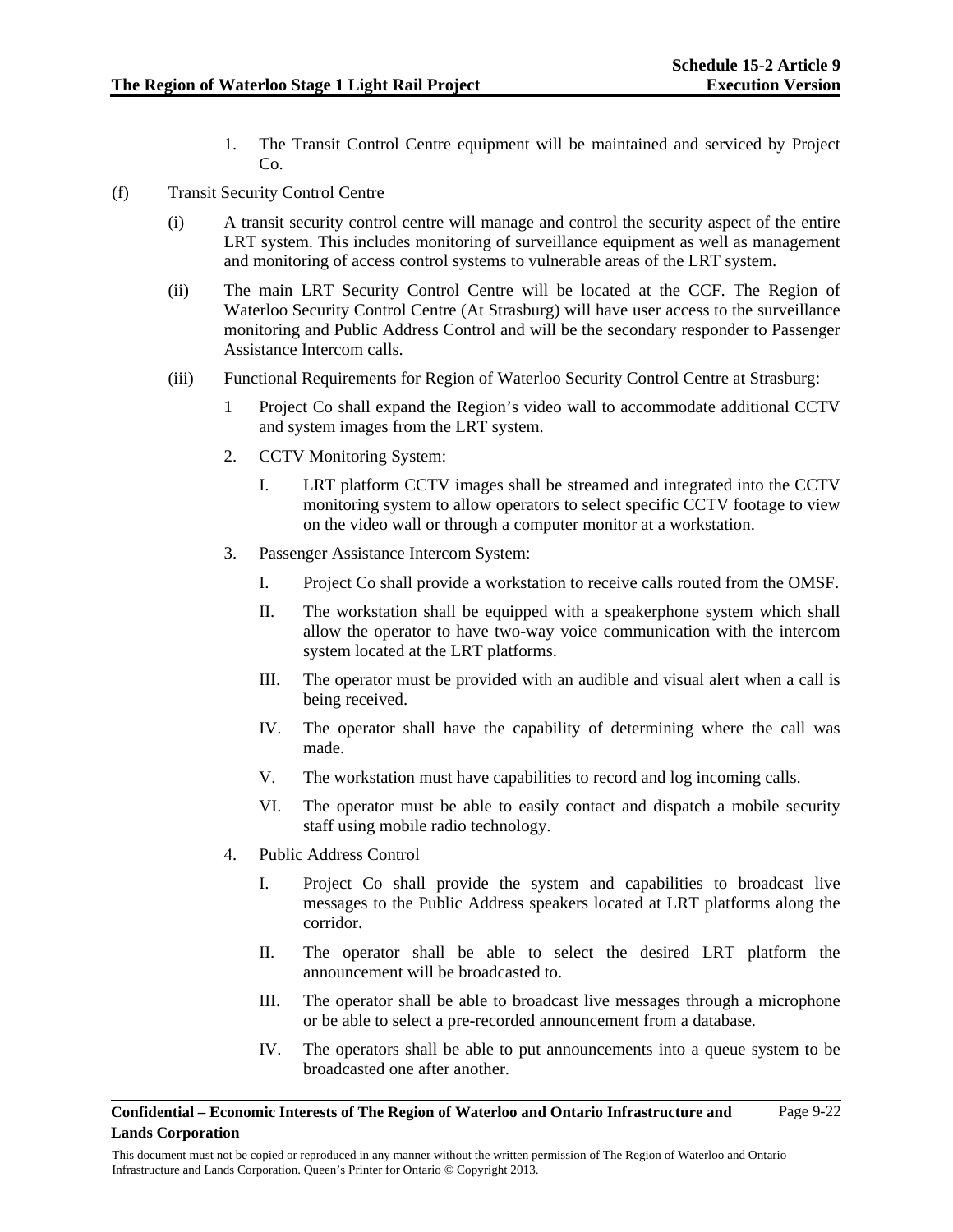- V. This Public Address Control System located at the Transit Security Control Centre must seamlessly be integrated with the Public Address Control System located at the OMSF. When two announcements are simultaneously sent to the same PA system from the two separate sources, priority will be given to the Transit Security Control Centre.
- 5. Communication with Mobile Security Staff
	- I. Operators at the Transit Security Control Centre shall be able to communicate with mobile security staff deployed along the LRT corridor through the use of mobile radio technology.
- 6. Project Co is responsible for the design, supply, installation, testing and commissioning of the system requirements at the Region of Waterloo's Security Control Centre at Strasburg.
- (iv) Functional Requirements for OMSF CCF:
	- 1. Project Co shall provide a security system workstation with a dedicated video wall (or display section) in the CCF which will be capable of monitoring the security related systems of the LRT corridor and associated areas.
	- 2. The video wall (or display section) shall initially be sized to accommodate a minimum of 28 CCTV camera images (or one CCTV image for each LRT platform with the ability to cycle between cameras), which are viewable from the security operator workstation. CCTV images on the video shall be a minimum of 19 inches along the diagonal.
	- 3. CCTV Monitoring System:
		- I. The CCTV monitoring system shall allow operators to select specific CCTV footage to view on the video wall. The operator shall have access to recorded LRV CCTVs, and both live and recorded platform CCTVs, substation CCTVs, and OMSF CCTVs.
	- 4. Provide a system to monitor, manage and modify the access control database for the OMSF complex.
	- 5. Public Address Control
		- I. Provide capabilities to broadcast live messages to the Public Address speakers located at LRT platforms along the corridor.
		- II. The operator shall be able to select the desired LRT platform where the announcement will be broadcasted to.
		- III The operator shall be able to broadcast live messages through a microphone or be able to select a pre-recorded announcement from a database.
		- IV. The operators shall be able to put announcement into a queue system to be broadcasted one after another.
		- V. Coordination must be made between Transit Security Control Centre at the Region of Waterloo site and OMSF to manage Public Address Control System at LRT platforms.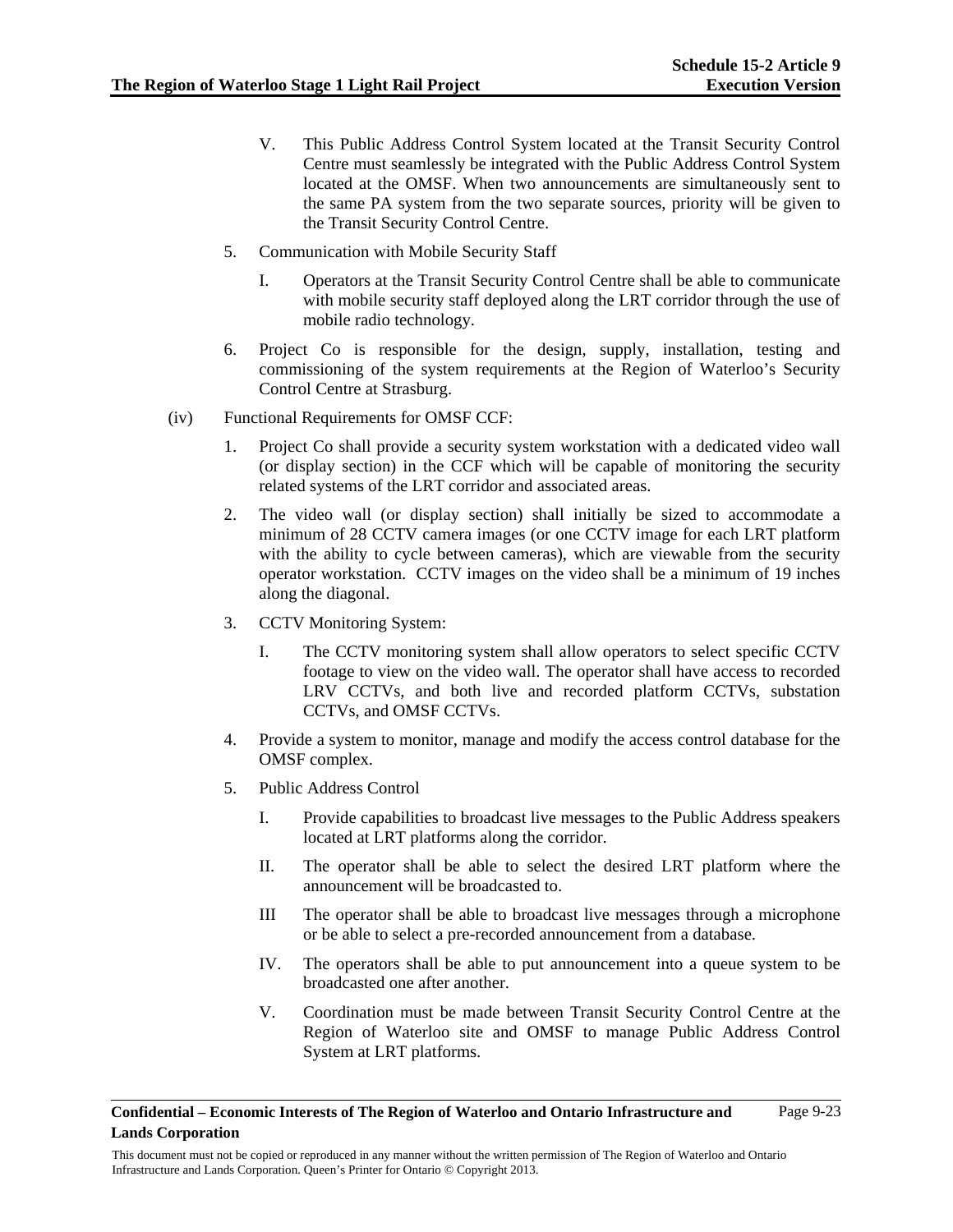Page 9-24

- VI. Any announcements made from the Region of Waterloo Transit Security Control Centre will override or take precedence over announcements originating from the OMSF security workstation.
- 6. Passenger Assistance Intercom Workstation
	- I. The operator shall be able to receive calls initiated from the Passenger Assistance Intercom System located at LRT platforms.
	- II. The workstation shall be equipped with a speakerphone system which shall allow the operator to have two-way voice communication with the intercom system located at the LRT platforms.
	- III. The operator shall be provided with an audible and visual alert when a call is being received.
	- IV. The operator shall have the capability of determining where the call was made.
	- V. The workstation shall have capabilities to record and log incoming calls.
	- VI. The operator shall have abilities to route the received call to either the Security Control Centre or the Region of Waterloo Customer Service Call Centre.
	- VII. The operator shall have capabilities to easily contact emergency personnel or the local police in the case of time critical emergency situations.
- (v) System Operation:
	- 1. The Transit Security Control Centre shall be operated by the Region of Waterloo.
	- 2. The CCF Security Control Centre shall be operated by Project Co.
- (vi) System Maintenance:
	- 1. The Transit Security Control Centre equipment shall be maintained and serviced by the Region.
	- 2. The CCF security equipment and workstation shall be maintained and serviced by Project Co.
- (g) Staff Training
	- (i) Project Co shall be responsible for training all OMSF staff and field operators and personnel. More specifically, CCF staff and associated field operators shall be trained on all ITS systems. ITS training provisions shall also be made for Region of Waterloo staff that will be involved in LRT operations. Training shall be provided to up to 10 Region of Waterloo staff.

# **9.12 Power Supply System**

(a) The power supply system shall ensure all ITS components along the LRT corridor obtain sufficient electrical power for operation.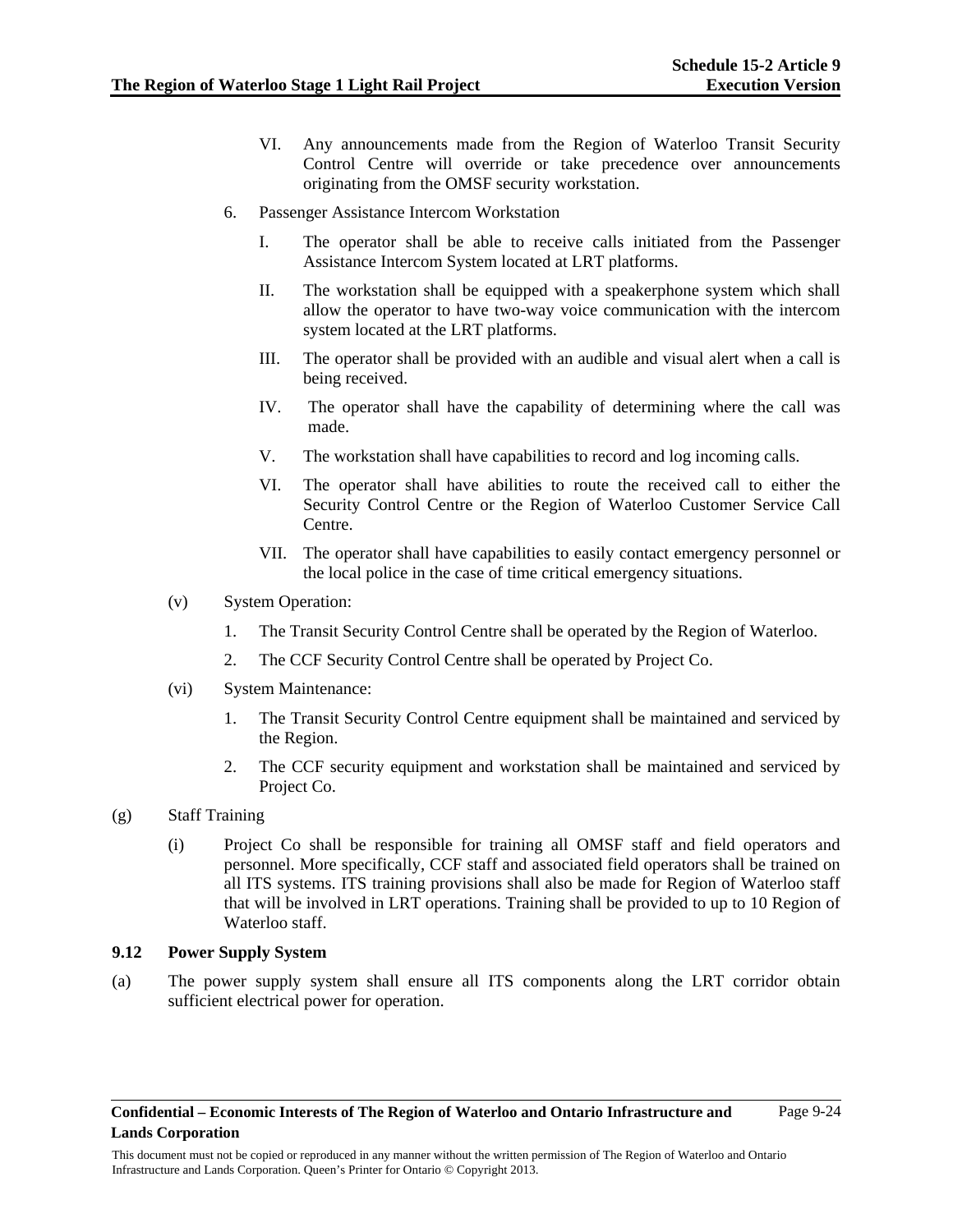- (b) Functional Requirements:
	- (i) The electrical power for LRT stops and other ITS devices will be drawn from the closest local hydro connections and/or substation to the system.
	- (ii) Power circuits may be established between substations and power supply cabinets at LRT platforms; however, individual circuits shall be provided between the LRT platform power supplies and the various ITS subsystems.
	- (iii) A separate ITS power panel shall be provided at each substation to isolate power to ITS systems.
	- (iv) Traffic signals shall be placed on its own dedicated circuit for each signalized intersection. Electrical power shall be coordinated and provided from local hydro connections, or from a nearby substation
- (c) System Operation:
	- (i) The ITS electrical power supply system for the LRT corridor shall be operated by Project Co.
- (d) System Maintenance:
	- (i) The ITS electrical power supply system shall be maintained and serviced by Project Co.

# **9.13 Advanced Traveler Information System**

- (a) The future Advanced Traveller Information System (ATIS) will provide a centralized system to allow travelers to gain access to the latest transit, traffic information, and other travel related information. ATIS will include multi-modal trip planning capability for applicable interactive modules.
- (b) The traveler information system will be capable of acquiring and storing multimodal traveler information from various transit and traffic systems. Other systems could also connect to the traveler information system, such as weather, emergency (e.g. missing persons) and security systems.
- (c) The system may provide website applications, mobile applications, kiosk terminals (at mobility hubs/centers/malls), interactive voice response systems, and other interfaces to allow travelers to request and receive travel related information. Websites, mobile applications, kiosks will have trip planning capabilities, allowing passengers to insert starting and ending addresses, and displaying the best route according to real-time traffic and transit information.
- (d) Functional Requirements:
	- (i) Project Co is not required to provide the ATIS system. However, all ITS systems deployed shall be capable of providing static and real-time information to the ATIS system. At a minimum, Project Co shall develop and publish GTFS (General Transit Feed Specification) real-time feeds, providing transit scheduling info to Google Transit.

# **9.14 System Design Documentation**

- (a) Project Co shall prepare documentation detailing the intended design of the subsystems and the overall system in accordance with the provisions of Schedule 15-2 Article 1.
- (b) The system design documentation shall be provided by Project Co to the Region of Waterloo for review, coordination, and approval prior to the ordering of materials and construction. As part of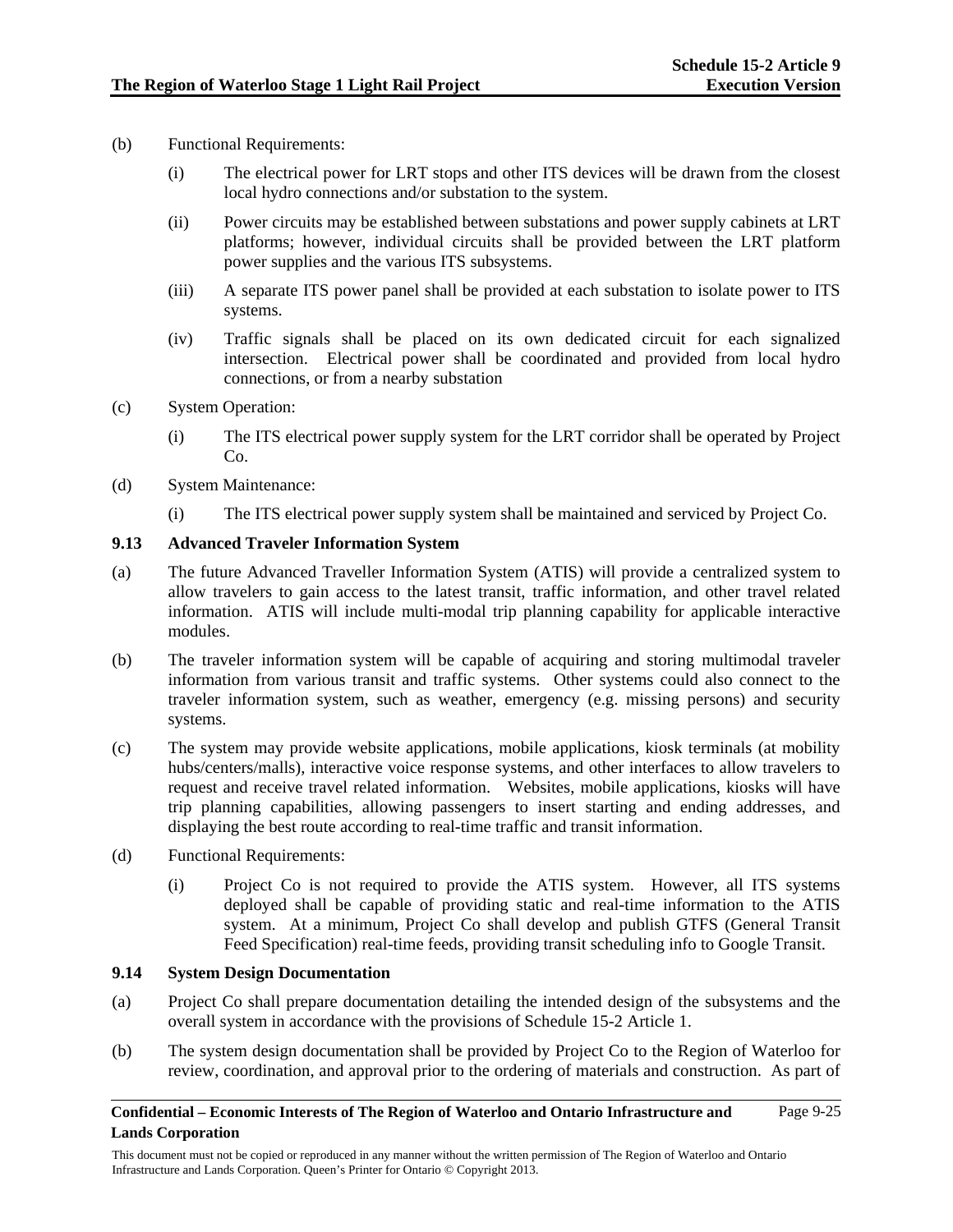Phase 1 deliverables, Project Co shall provide an ITS Concept Design Report and an ITS Architecture and Functional Requirements.

- (c) As part of the detailed design process in Phase 2, Project Co shall include a minimum of two reviews with the Region of Waterloo for the ITS subsystems and microsimulation model.
- (d) The drawings shall be updated during construction to produce an "as built" package in AutoCAD and PDF formats. All drawings and design specifications shall be handed over to the Region for archiving and future referencing.

### **9.15 Software Licenses and Escrow**

- (a) As part of the Contract, the Project Co must negotiate and sign with the Region of Waterloo the proper software agreements that will warranty that the system is legally protected in terms of intellectual property, patents and uses rights, and that the sufficient information (i.e. source code, manuals, compiling directives) are accessible to the Region in order to warranty the continuing operation of the system in case of a default by Project Co. All contracts and agreements would have to be reviewed and approved by the Region in order to verify that its interests are covered and protected.
- (b) The Region and Project Co will have in place at least the following agreements.
	- (i) Software User License Agreement
	- (ii) Software Escrow Agreement
	- (iii) Warranty and Support Agreement
- (c) Software User License Agreement
	- (i) The User License Agreement shall release the Region from any liability to the Project Co, third party or other persons in any dispute regarding patents, intellectual property, etc.; furthermore, Project Co will defend, indemnify and hold harmless based upon an alleged infringement of, or violation of any intellectual property rights, such as trade secrets, trademarks or copyrights and relating to, caused by, or arising out of these agreements.
	- (ii) The agreements shall include all the necessary clauses that would give the Region the following rights:
		- 1. The access and the rights to use the original software, upgrades and all enhancements made to the software for the duration of the warranty period without the need to pay any additional fees.
		- 2. The access and the rights to use the software, upgrades and all enhancements made to the software, for the duration of the warranty period without need to negotiate any additional agreements.
- (d) Software Escrow Agreement
	- (i) The Region and Project Co shall negotiate the necessary Software Escrow Agreements. Software Escrow Agreement shall at least cover the following scenarios:
		- 1. Project Co's system suppliers has failed to carry out obligations imposed on it pursuant to the Software License Agreement
		- 2. Project Co's system suppliers has ceased to offer support for the Software;